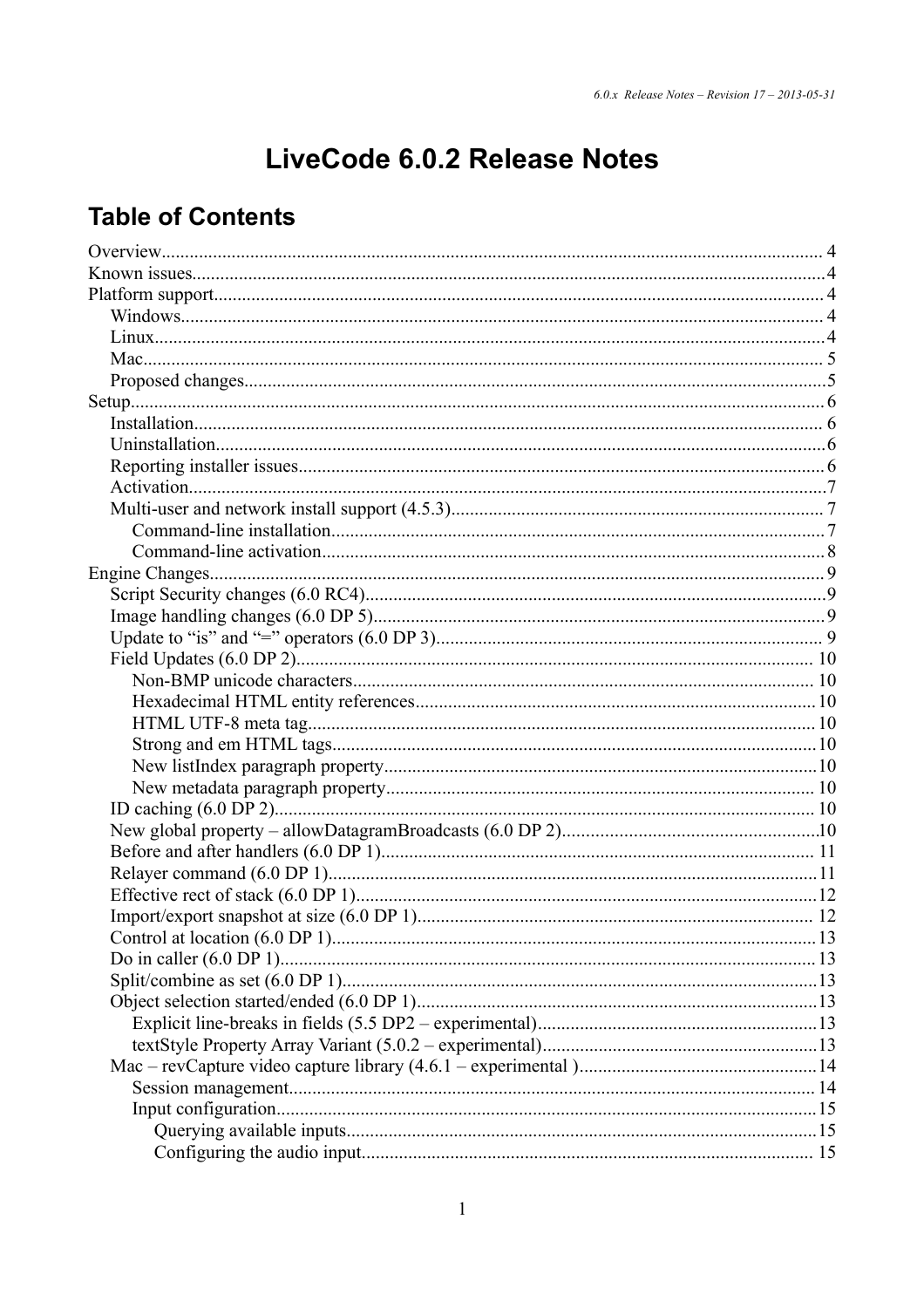| Configuring the dock icon menu. | .26 |
|---------------------------------|-----|
|                                 |     |
|                                 |     |
|                                 |     |
|                                 |     |
|                                 |     |
|                                 |     |
|                                 |     |
|                                 |     |
|                                 |     |
|                                 |     |
|                                 |     |
|                                 |     |
|                                 |     |
|                                 |     |
|                                 |     |
|                                 |     |
|                                 |     |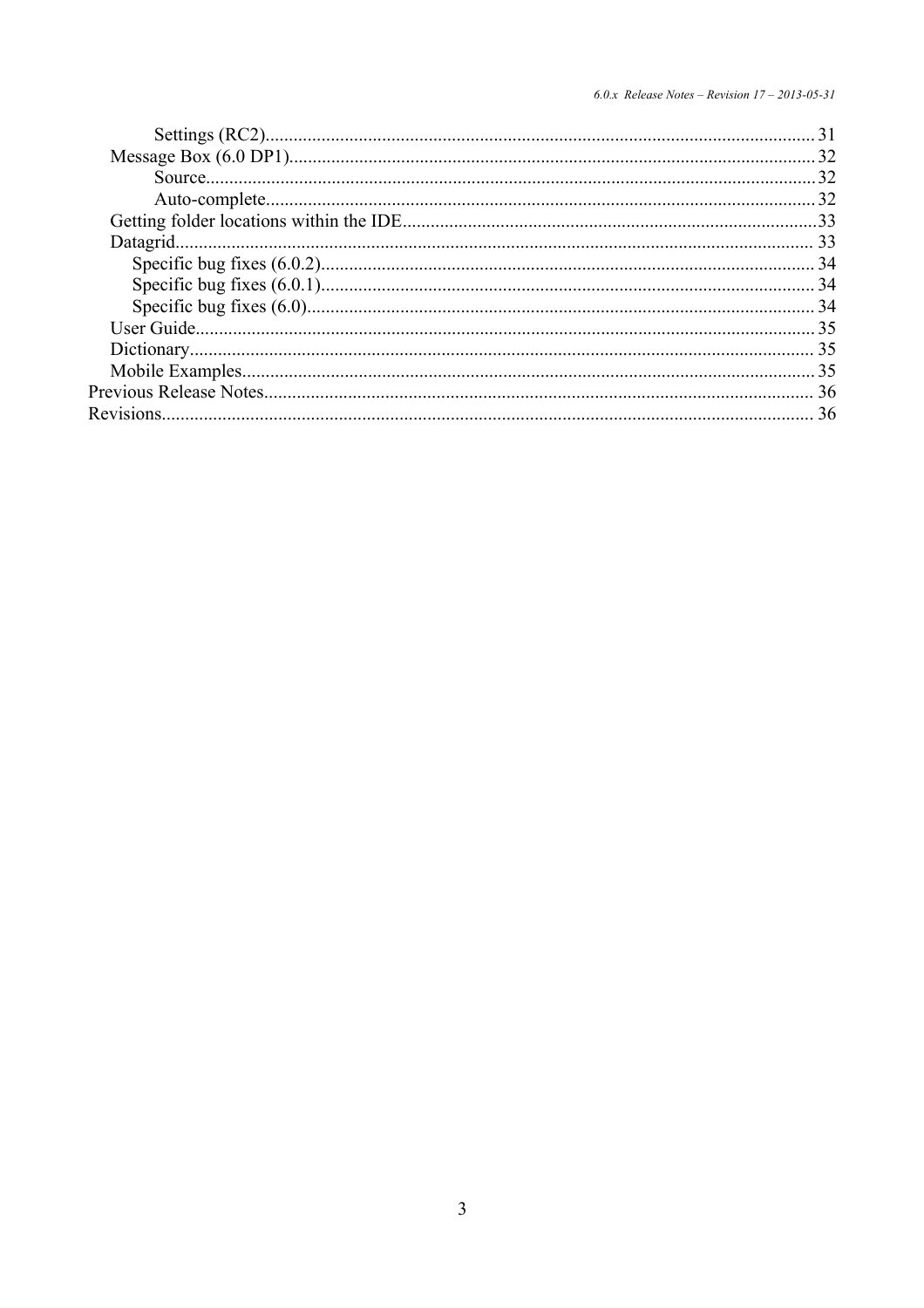# **Overview**

LiveCode 6.0.2 is an update to 6.0.1 including various minor bug fixes and updates.

This document describes all the changes that have been made – including bug fixes and new syntax.

For information about improvements made to the iOS port of the engine, please see the iOS Release Notes PDF.

For information about improvements made to the Android port of the engine, please see the Android Release Notes PDF.

*At the time of writing, this information has yet to been integrated into the dictionary or User's Guide.*

# **Known issues**

The installer will currently fail if you run it from a network share on Windows. Please copy the installer to a local disk before launching on this platform.

# **Platform support**

The engine supports a variety of operating systems and versions. This section describes the platforms that we ensure the engine runs on without issue (although in some cases with reduced functionality).

## *Windows*

The engine supports the following Windows OSes:

- Windows 2000 SP4
- Windows XP SP2 and above
- Windows Server 2003
- Windows Vista SP1 and above (both 32-bit and 64-bit)
- Windows 7 (both 32-bit and 64-bit)
- Windows Server 2008

*Note: On 64-bit platforms the engine still runs as a 32-bit application through the WoW layer.*

## *Linux*

The linux engine requires the following:

- 32-bit installation, or a 64-bit linux distribution that has a 32-bit compatibility layer
- 2.4 x or later kernel
- X11R5 capable Xserver running locally on a 24-bit display
- glibc 2.3.2 or later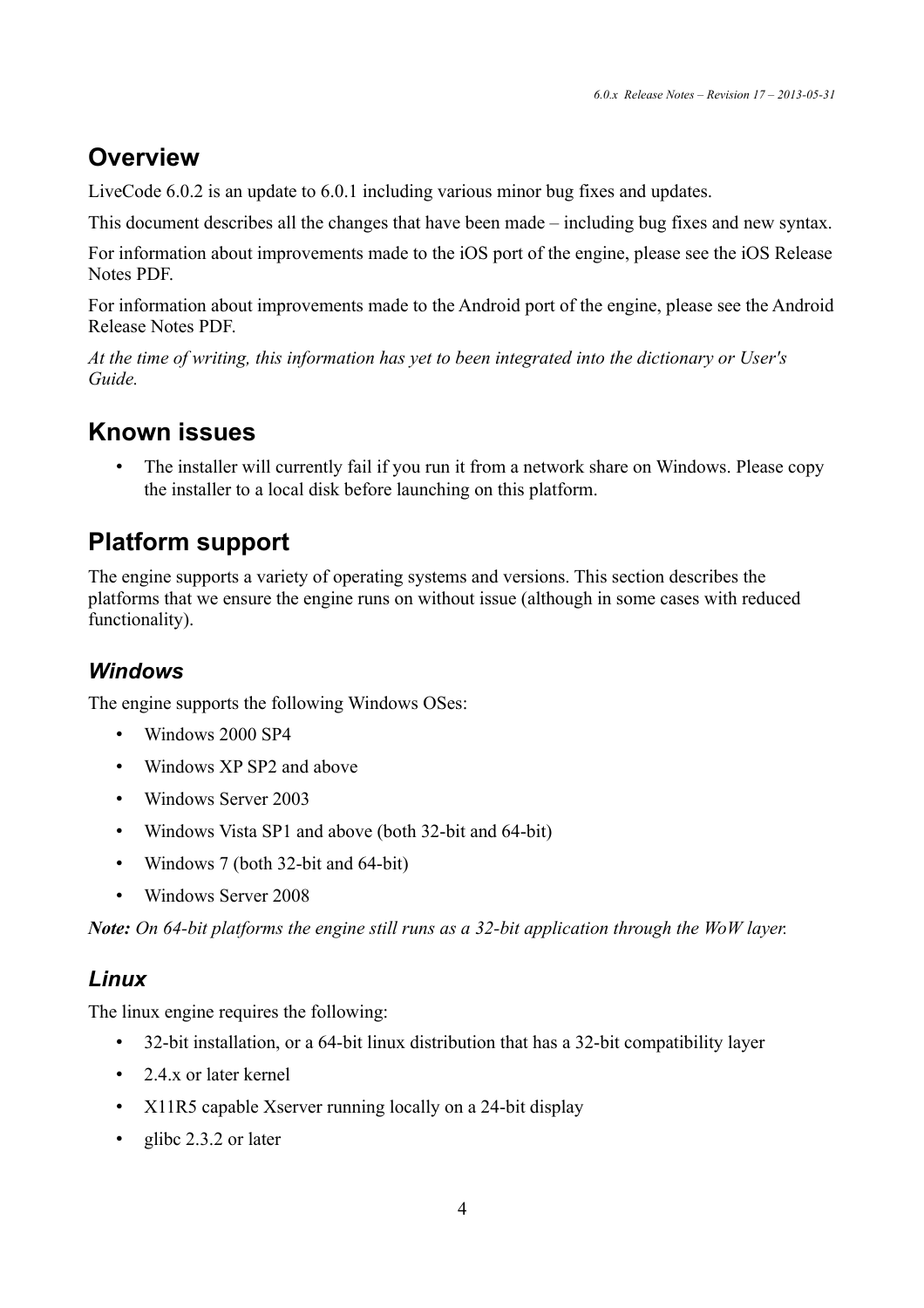- gtk/gdk/glib (optional required for native theme support)
- pango/xft (optional required for pdf printing, anti-aliased text and unicode font support)
- lcms (optional required for color profile support in JPEGs and PNGs)
- gksu (optional required for elevate process support)

*Note: The optional requirements (except for gksu and lcms) are also required by Firefox and Chrome, so if your linux distribution runs one of those, it will run the engine.*

*Note: If the optional requirements are not present then the engine will still run but the specified features will be disabled.*

*Note: LiveCode and standalones it builds may work on remote Xservers and in other bit-depths, however this mode of operation is not currently supported.*

## *Mac*

The Mac engine supports:

- 10.4.11 (Tiger) on Intel and PowerPC
- 10.5.8 and later (Leopard) on Intel and PowerPC
- 10.6.x (Snow Leopard) on Intel
- 10.7.x (Lion) on Intel
- 10.8.x (Mountain Lion) on Intel

*Note: The engine runs as a 32-bit application regardless of the capabilities of the underlying processor.*

## *Proposed changes*

The following changes are likely to occur in the next or subsequent non-maintenance release:

• The engine (both IDE and standalone) **will require** gtk, gdk, glib, pango and xft on Linux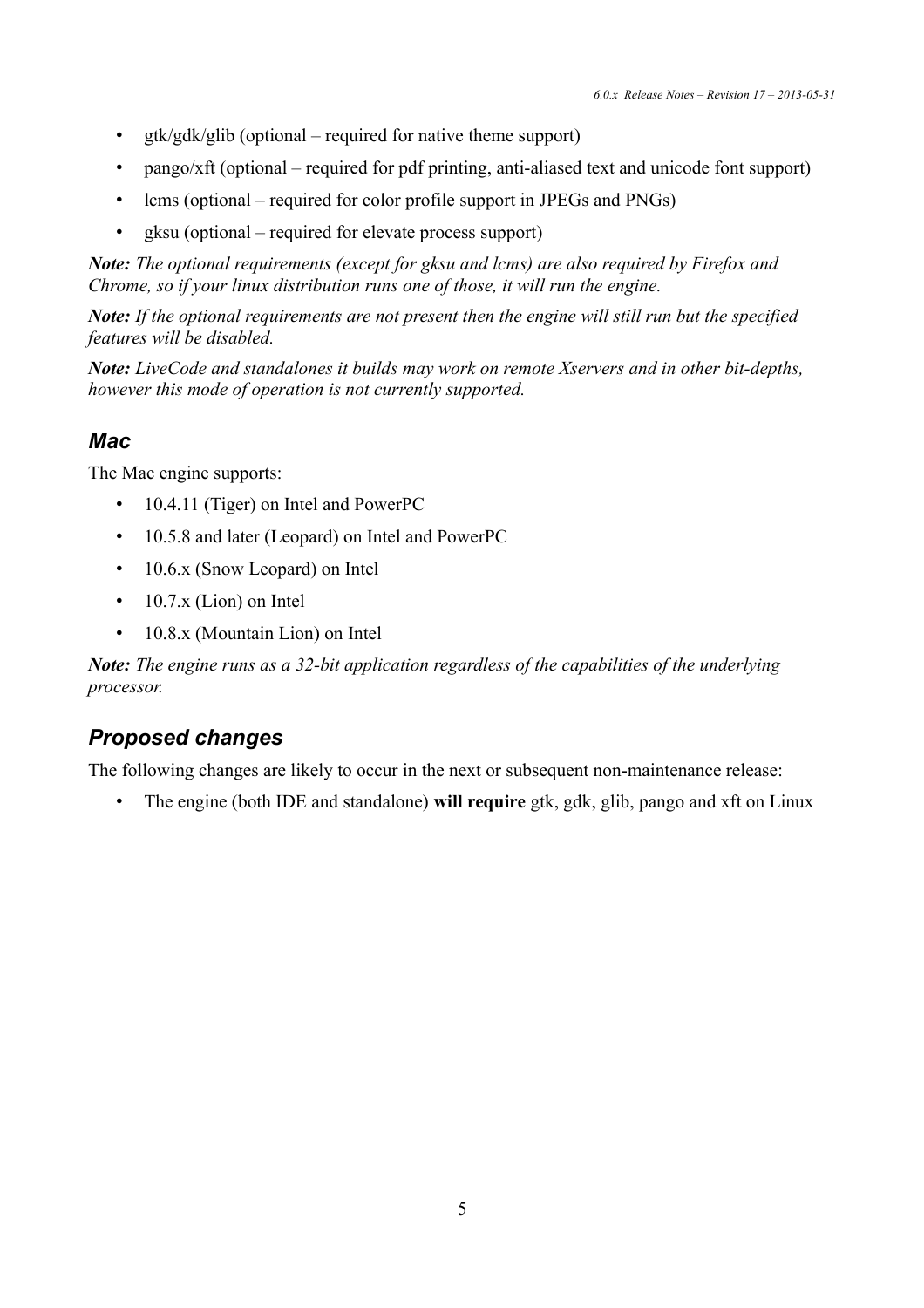# **Setup**

## *Installation*

Each distinct version has its own complete folder – multiple versions will no longer install side-byside: on Windows (and Linux), each distinct version will gain its own start menu (application menu) entry; on Mac, each distinct version will have its own app bundle.

The default location for the install on the different platforms when installing for 'all users' are:

- Windows:  $\langle x86 \rangle$  program files folder >/RunRev/ LiveCode 6.0.2
- Linux: /opt/runrev/livecode-6.0.2
- Mac: /Applications/ LiveCode 6.0.2.app

The default location for the install on the different platforms when installing for 'this user' are:

- Windows: <user roaming app data folder>/RunRev/Components/LiveCode 6.0.2
- Linux:  $\sim$ /.runrev/components/livecode-6.0.2
- Mac: ~/Applications/ LiveCode 6.0.2.app

*Note: If your linux distribution does not have the necessary support for authentication (gksu) then the installer will run without admin privileges so you will have to manually run it from an admin account to install into a privileged location.*

## *Uninstallation*

On Windows, the installer hooks into the standard Windows uninstall mechanism. This is accessible from the appropriate pane in the control panel.

On Mac, simply drag the app bundle to the Trash.

On Linux, the situation is currently less than ideal:

- open a terminal
- *cd* to the folder containing your rev install. e.g.
	- cd /opt/runrev/livecode-6.0.2
- execute the *.setup.x86* file. i.e.
	- ./.setup.x86
- follow the on-screen instructions.

## *Reporting installer issues*

If you find that the installer fails to work for you then please file a bug report in the RQCC or email  $support@runrev.com$  so we can look into the problem.

In the case of failed install it is vitally important that you include the following information:

• Your platform and operating system version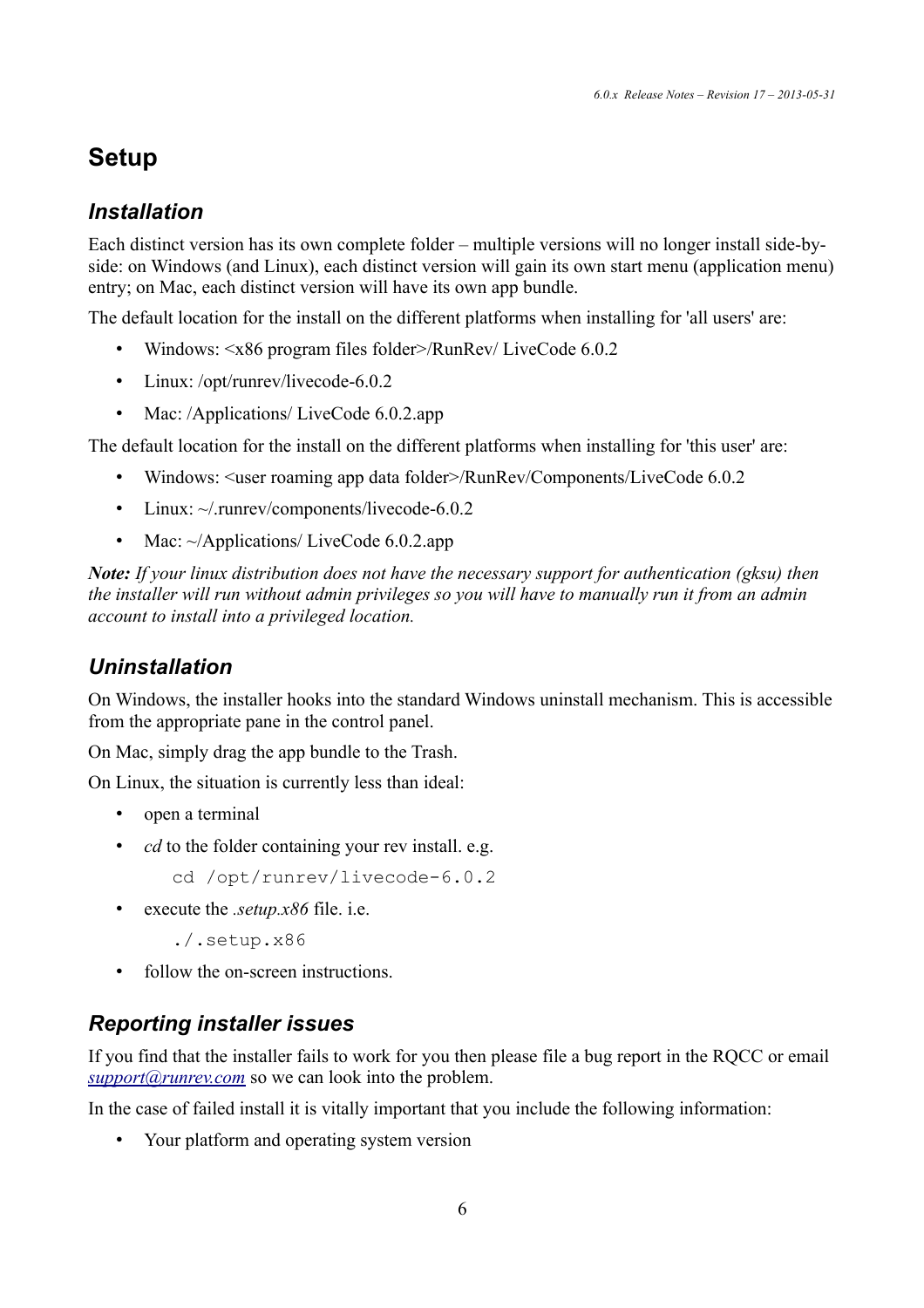- The location of your home/user folder
- The type of user account you are using (guest, restricted, admin etc.)
- The installer log file located as follows:
	- **Windows 2000/XP**: <documents and settings folder>/<user>/Local Settings/
	- **Windows Vista/7**: <users folder>/<user>/AppData/Local/RunRev/Logs
	- Linux: <home>/.runrev/logs
	- Mac: <home>/Library/Application Support/Logs/RunRev

#### *Activation*

The licensing system ties your product licenses to a customer account system, meaning that you no longer have to worry about finding a license key after installing a new copy of LiveCode. Instead, you simply have to enter your email address and password that has been registered with our customer account system and your license key will be retrieved automatically.

Alternatively it is possible to activate the product via the use of a specially encrypted license file. These will be available for download from the customer center after logging into your account. This method will allow the product to be installed on machines that do not have access to the internet.

#### *Multi-user and network install support (4.5.3)*

In order to better support institutions needing to both deploy the IDE to many machines and to license them for all users on a given machine, a number of facilities have been added which are accessible by using the command-line.

*Note: These features are intended for use by IT administrators for the purposes of deploying LiveCode in multi-user situations. They are not supported for general use.*

### *Command-line installation*

It is possible to invoke the installer from the command-line on both Mac and Windows. When invoked in this fashion, no GUI will be displayed, configuration being supplied by arguments passed to the installer.

On both platforms, the command is of the following form:

<exe> install noui *options*

Here *options* is optional and consists of one or more of the following:

| -allusers                 | Install the IDE for all users. If not specified, the install will be done for  |
|---------------------------|--------------------------------------------------------------------------------|
|                           | the current user only.                                                         |
| -desktopshortcut          | Place a shortcut on the Desktop (Windows-only)                                 |
| -startmenu                | Place shortcuts in the Start Menu (Windows-only)                               |
| -location <i>location</i> | The location to install into. If not specified, the location defaults to those |
|                           | described in the <i>Layout</i> section above.                                  |
| $log$ $logth$             | A file to place a log of all ections in If not specified no log is concreted   |

-log *logfile* A file to place a log of all actions in. If not specified, no log is generated. Note that the command-line variant of the installer does not do any authentication. Thus, if you wish to install to an admin-only location you will need to be running as administrator before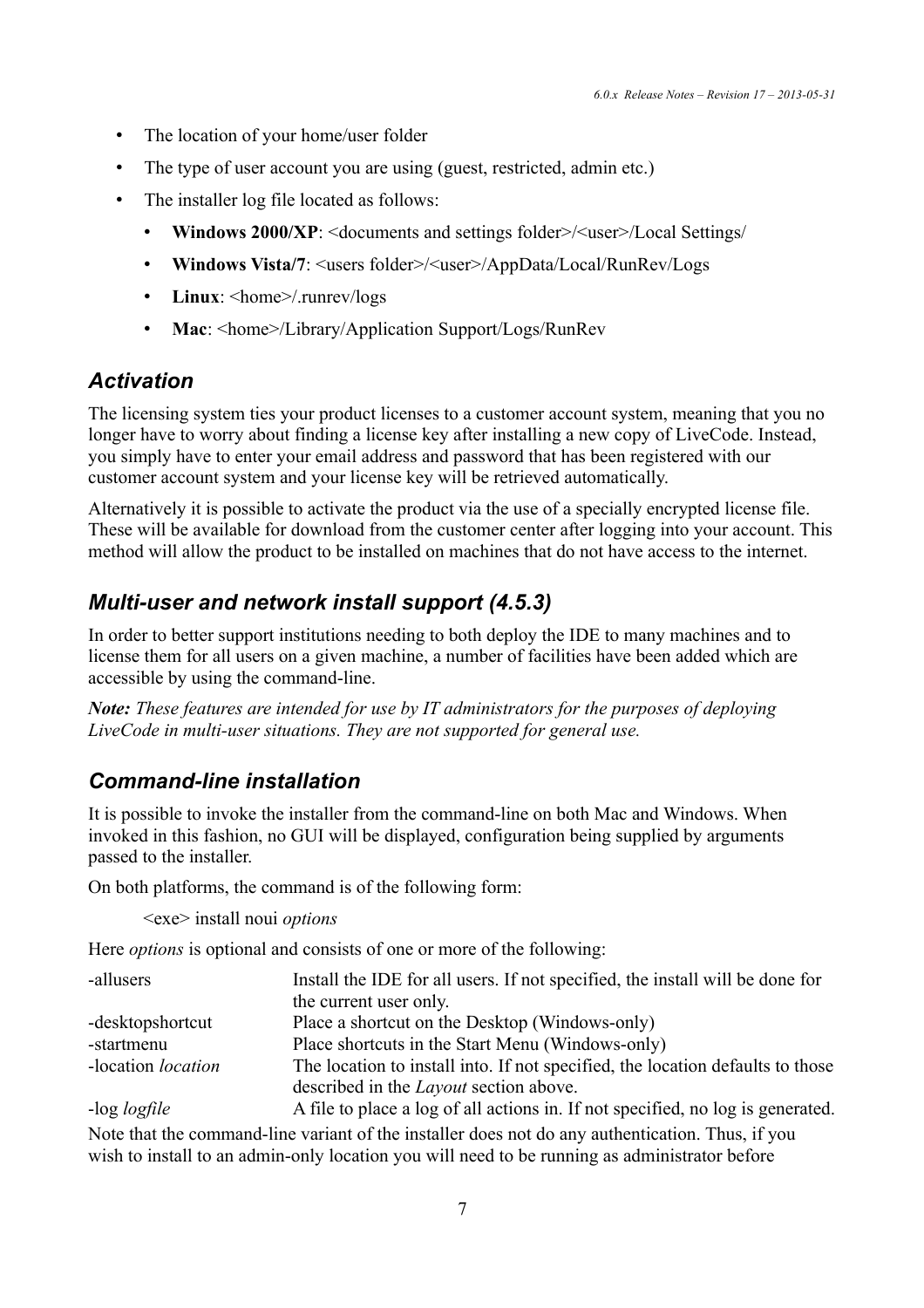executing the command.

As the installer is actually a GUI application, it needs to be run slightly differently from other command-line programs.

In what follows  $\leq$  installerexe $\geq$  should be replaced with the path of the installer executable or app (inside the DMG) that has been downloaded.

On Windows, you need to do:

start /wait <installerexe> install noui *options*

On Mac, you need to do:

"<installerexe>/Contents/MacOS/installer" install noui *options*

On both platforms, the result of the installation will be written to the console.

### *Command-line activation*

In a similar vein to installation, it is possible to activate an installation of LiveCode for all-users of that machine by using the command-line. When invoked in this fashion, no GUI will be displayed, activation being controlled by any arguments passed.

On both platforms, the command is of the form:

<exe> activate -file *license* -passphrase *phrase*

This command will load the manual activation file from *license*, decrypt it using the given *passphrase* and then install a license file for all users of the computer. Manual activation files can be downloaded from the 'My Products' section of the RunRev customer accounts area.

This action can be undone using the following command:

```
<exe> deactivate
```
Again, as the LiveCode executable is actually a GUI application it needs to be run slightly differently from other command-line programs.

In what follows <livecodeexe> should be replaced with the path to the installed LiveCode executable or app that has been previously installed.

On Windows, you need to do:

start /wait <livecodeexe> activate -file *license* -passphrase *phrase*

start /wait <livecodeexe> deactivate

On Mac, you need to do:

"<livecodeexe>/Contents/MacOS/LiveCode" activate -file *license* -passphrase *phrase*

"<livecodeexe>/Contents/MacOS/LiveCode" deactivate

On both platforms, the result of the activation will be written to the console.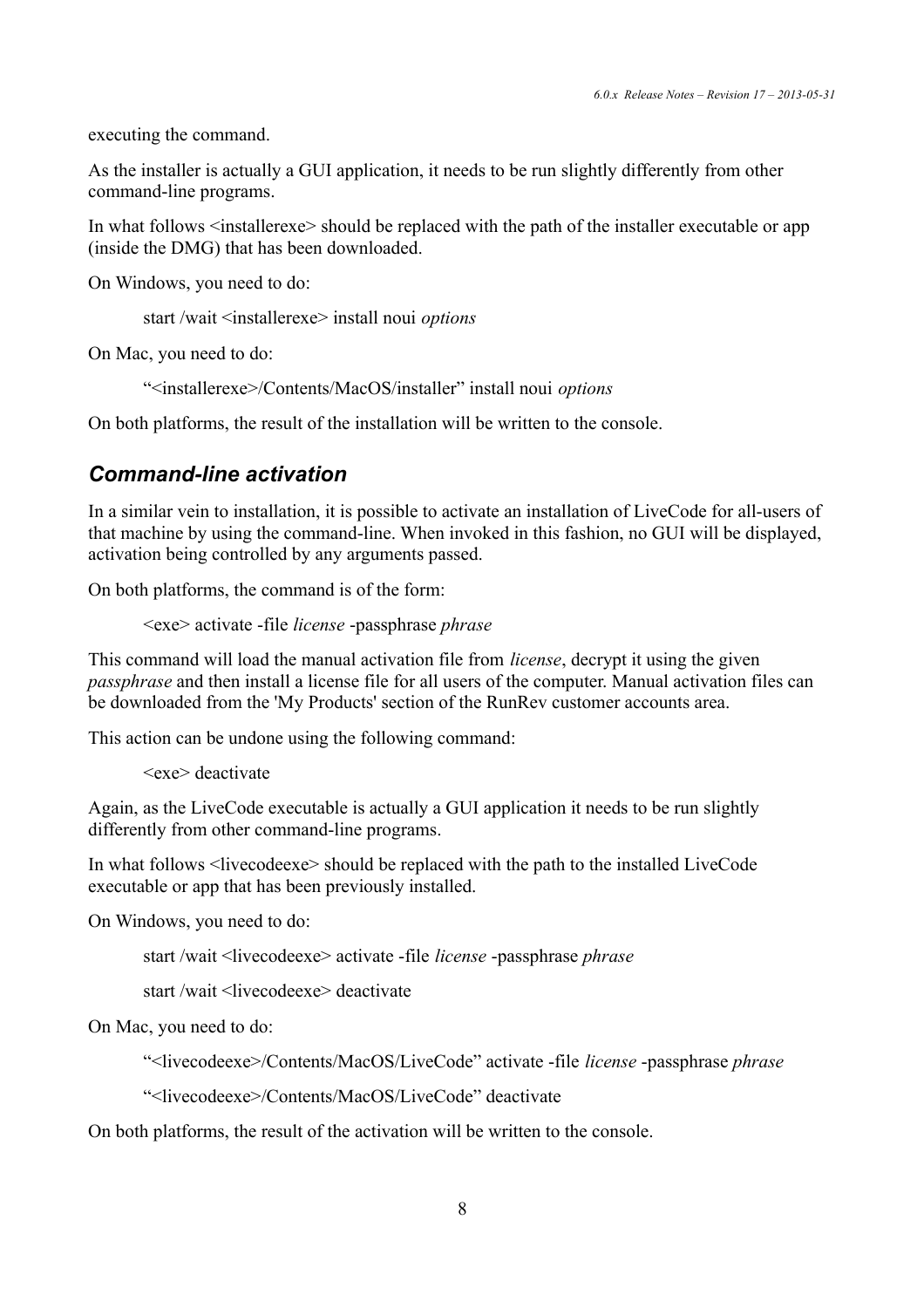# **Engine Changes**

## *Script Security changes (6.0 RC4)*

We've refactored script security out of the main engine into a module in preparation for dual licence support.

We've updated the hash used by the security module. Stacks that have their password set in RC4 will not be unlockable in previous versions.

## *Image handling changes (6.0 DP 5)*

The engine now has an image cache which is used to cache all decompressed image data. The size of the cache can be set using the global '*imageCacheLimit*' property, and the amount of data in the cache is returned by the global 'imageCacheUsage' property.

The image cache operates in a least-recently-used manner - if an image needs to be decompressed and there is not enough room, the images that were used longest ago are discarded from cache until there is enough room.

If an image has '*alwaysBuffer*' set to true, then it will be decompressed into the cache on card open. Images are processed from lowest layer to highest, so if too many images have alwaysBuffer on a card, images on lower layers will have their data discarded from the cache before ones higher up.

An image can be forced to be cached by using the new form of prepare:

```
prepare image <name> \lceil of ... \rceil
```
**prepare image file** <filename>

The image cache is keyed on absolute filename of image thus it is now highly efficient to use image objects referencing the same filename, rather than buttons referencing icons. In particular, there will only ever be one decompressed set of image data for a given (absolute) filename in the cache at any one time.

*Note that rotated/scaled images cache the transformed image data in the cache also, but images will not share this transformed data.*

## *Update to "is" and "=" operators (6.0 DP 3)*

When comparing arrays with other values, the engine will now no longer coerce an array to empty when comparing in string/number context.

From 6.0 DP 3 onwards, expressions such as 'tArray **is empty**' will be true if and only if tArray contains the empty string.

For example:

**put empty into** tArray **answer** tArray **is empty** *-- true*

**put** 100 **into** tArray["foo"]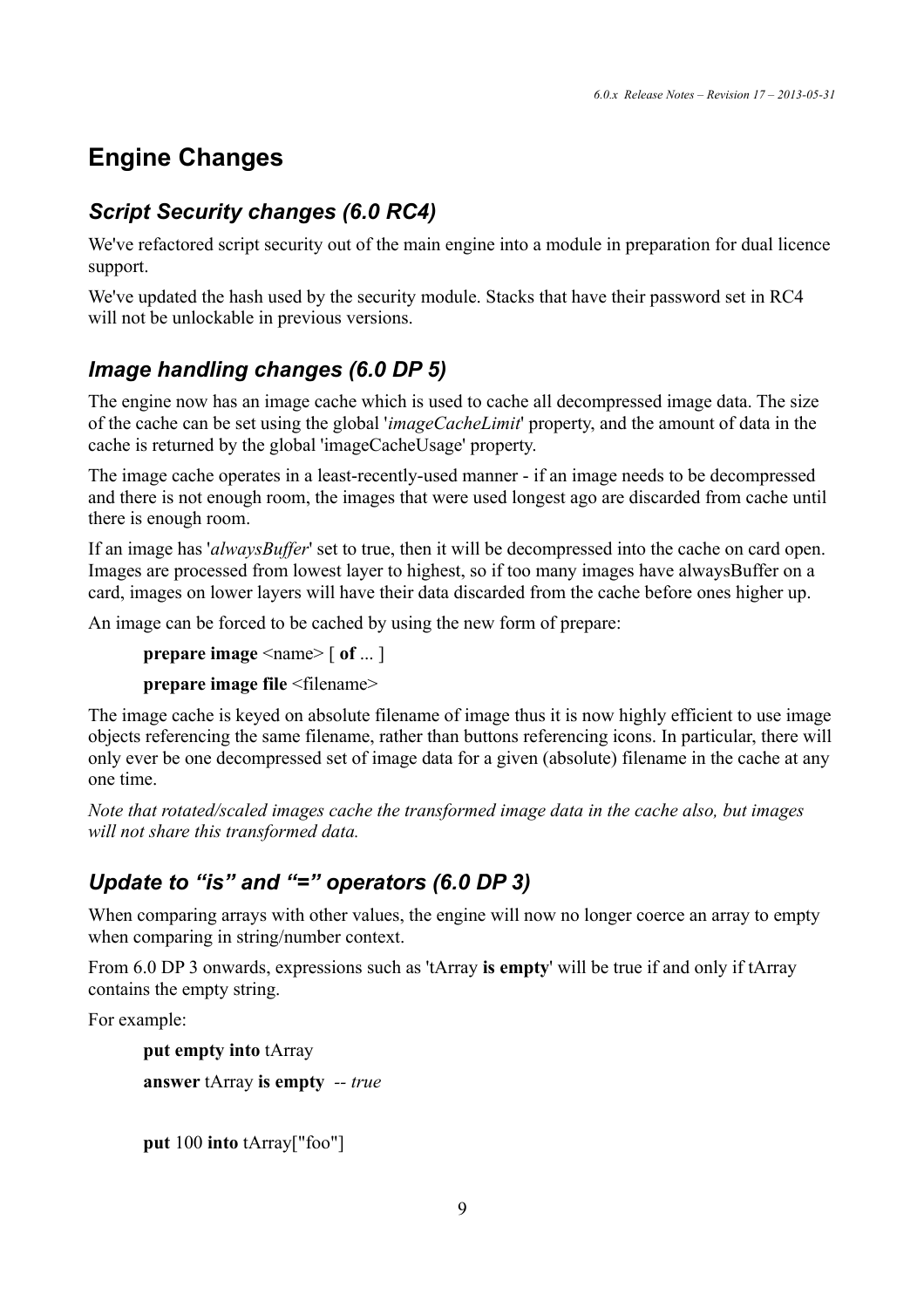**answer** tArray **is empty** *-- false (prior to 6.0 this would be 'true')*

## *Field Updates (6.0 DP 2)*

### **Non-BMP unicode characters**

Support has been added for non-BMP unicode characters in **htmlText** (previously they wouldn't convert properly).

## **Hexadecimal HTML entity references**

Support has been added for hexadecimal entity references in **htmlText** ( $&\#x$ ...;)

## **HTML UTF-8 meta tag**

Added support for 'meta' tag in htmlText - if the charset or content attribute contains utf-8 the string will be treated as UTF-8 (i.e. you can use a UTF-8 encoded **htmlText**, rather than having to use numeric entity references for unicode chars).

## **Strong and em HTML tags**

Support has been added for 'strong' and 'em' tags in htmlText.

## **New listIndex paragraph property**

A new paragraph property **listIndex** has been added. This can be used to set the index for the paragraph when a (ordered) listStyle is set. This translates to **htmlText** via the 'value' attribute on  $\langle$ li $\rangle$  tags.

## **New metadata paragraph property**

A new paragraph property **metadata** has been added. Like metadata at the char level, you can now '**set the metadata of line** ... **of** ...' and it will be attached to the paragraph, a level above the char properties.

Note that this means if you want to set the metadata on the char level for a whole line you must do '**set the metadata of char** 1 to -1 **of line** .. **of** ...', rather than just '**of line**'.

## *ID caching (6.0 DP 2)*

The engine now caches lookups of control references of the form "card id ..." and "control id ...". This speeds up any access using those forms after the first time, turning an operation that would be completed in linear time into one that will be completed in constant time.

#### *Note: This was originally mistakenly documented as added in 6.0 DP 1.*

## *New global property – allowDatagramBroadcasts (6.0 DP 2)*

A new global property **allowDatagramBroadcasts** has been added. This needs to be set to true before sending to a broadcast address (enables the per-socket flag for whether they are allowed).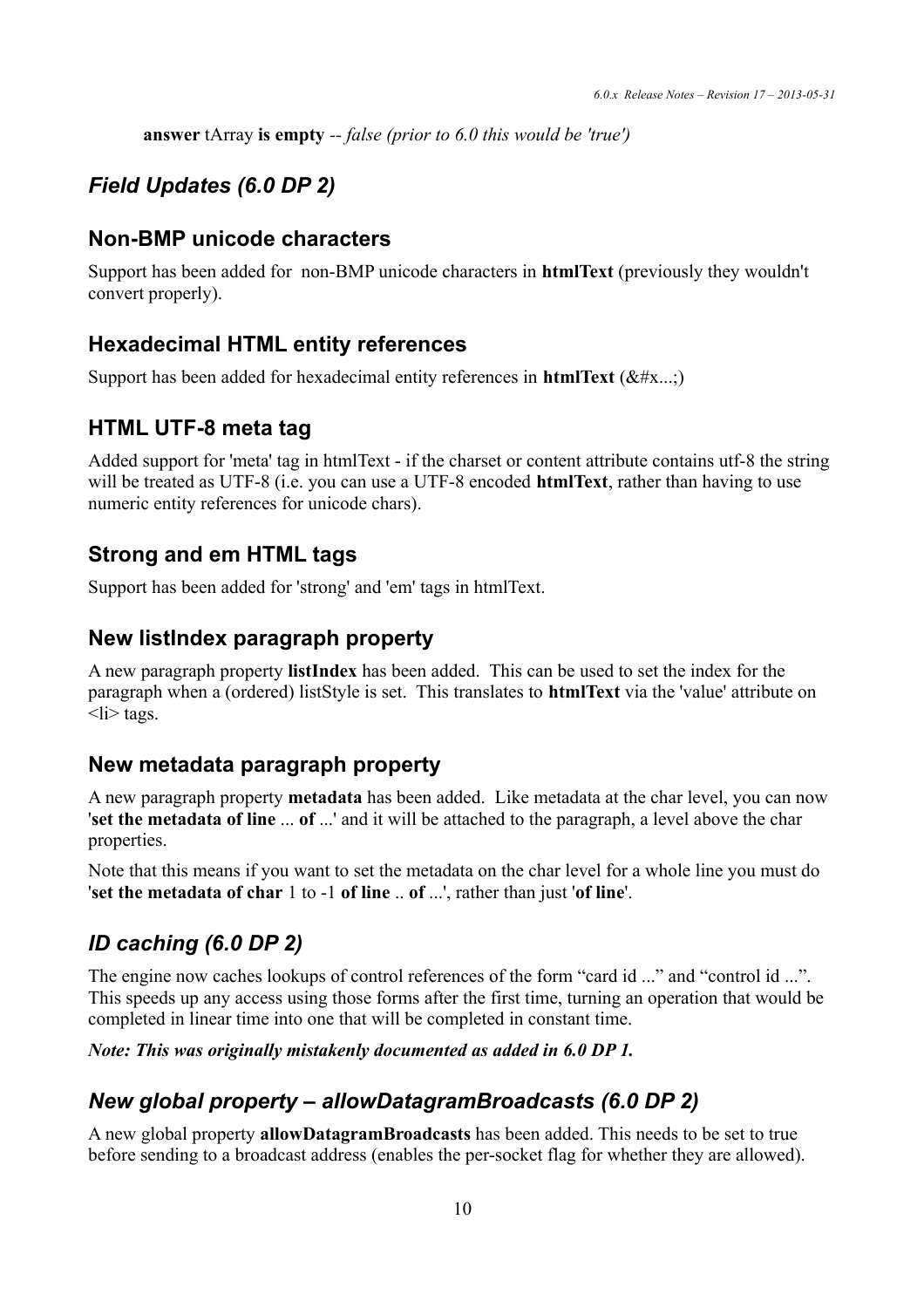See bug 10516.

## *Before and after handlers (6.0 DP 1)*

Two new handler types have been added, **before** and **after.** Before and after handlers are exclusive to behavior scripts and are sent to the behavior script before and after all messages.

For example, consider a mouseDown message moving through the message path. It gets to an object with a behavior script:

- 1. The engine looks at the behavior script of the target object If a **before** mouseDown handler is present, it executes it.
- 2. The engine next looks at the object script If an **on** mouseDown handler is present, it executes it.
- 3. The engine now looks at the behavior script If an **after** mouseDown handler is present, it executes it.
- 4. The engine finally looks at the object script if a **pass** mouseDown or no mouseDown handler was present, it moves on to the parent object.

Before and after handlers allow developers to produce behavior scripts which can handle messages sent to a control without having any effect on the message path (unlike front and back scripts).

## *Relayer command (6.0 DP 1)*

A new **relayer** command has been added in order to aid the manipulation of layers.

**relayer** *control* **( before | after ) layer** *index* **relayer** *control* **( before | after ) control** *target* **relayer** *control* **( before | after ) owner relayer** *control* **to ( front | back ) of layer i***ndex* **relayer** *control* **to ( front | back ) of control** *target* **relayer** *control* **to ( front | back ) of owner**

All forms work in a regular way - a control is moved relative to a target in one of four ways:

- *before* the control's owner becomes the target's owner and is inserted before the target; the layer of the control becomes the layer of the target and the target and all subsequent controls shift up one).
- *after* the control's owner becomes the target's owner and is inserted after the target; the layer of the control becomes one greater than the layer of the last child of the target and all subsequent controls shift up one.
- *front* the control's owner becomes the target's owner and is inserted after the last child of the target (only valid if *target* is a container).
- *back* the control's owner becomes the target's owner and is inserted before the first child of the target (only valid if *target* is a container).

The target is resolved in one of three ways: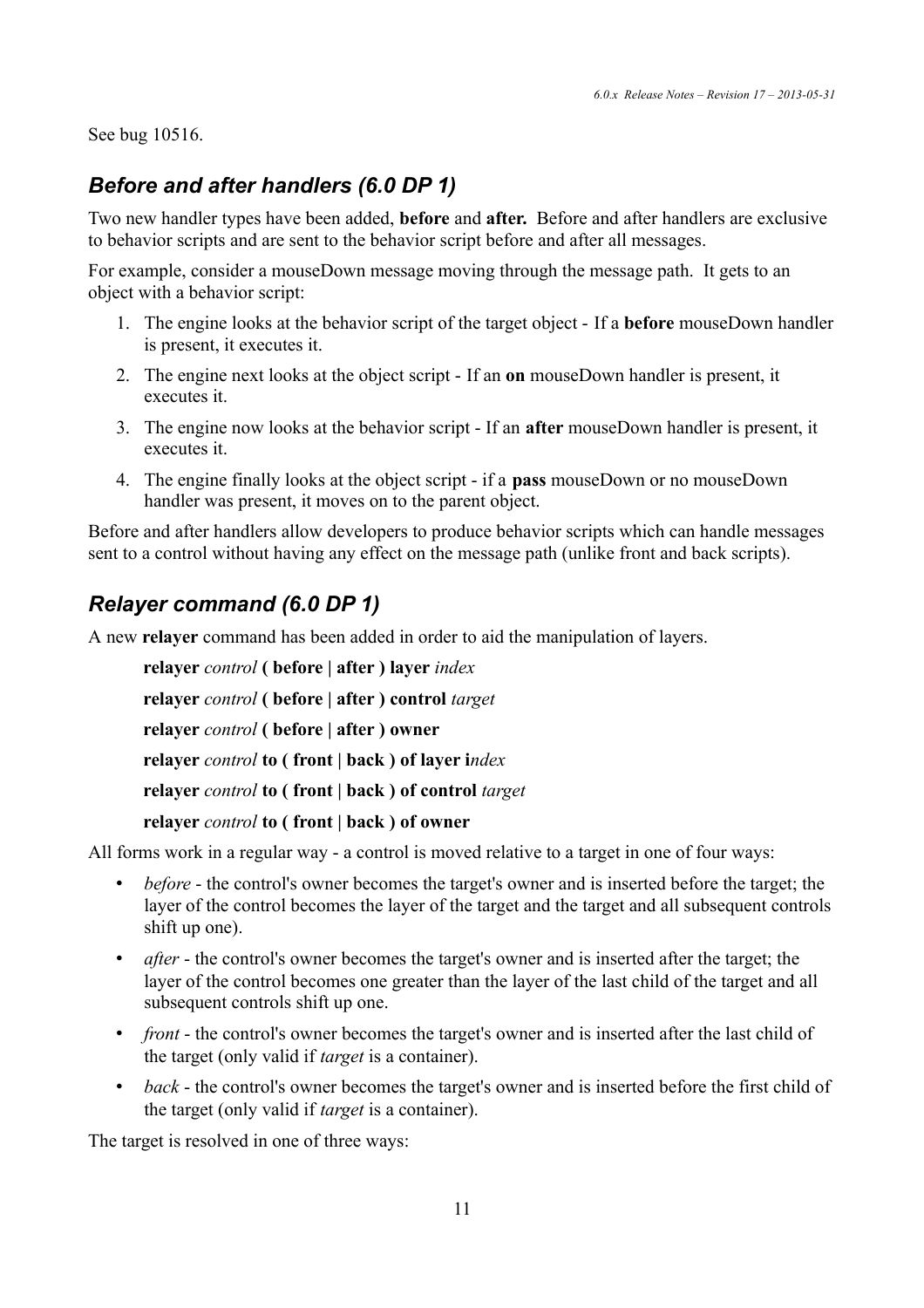- *layer*  the target control is taken to be the control with layer *index*.
- *control* the target control is taken to be the given control.
- *owner* the target control is taken to be the owner of the control.

The *control* parameter determines the control that is to be moved.

Note that the **relayer** command can only be used to move controls within a card - attempts to relayer controls from one card (or another stack) to another will throw an error.

The **relayer** command can throw a number of errors:

- 'relayer: couldn't resolve target object' the target chunk is an invalid control or card
- 'relayer: couldn't resolve source control' the source chunk is an invalid control
- 'relayer: source not a control' the source chunk resolves to a non-control object
- 'relayer: target not a container' the target chunk resolves to a non-container object (i.e. not a card or a group)
- 'relayer: source and target not on the same card' the source control does not reside on target (if it's a card), or target's card
- 'relayer: layer not an integer' the expression passed to the 'layer' form is not a valid integer
- 'relayer: bad layer expression' an error was thrown while evaluating the layer expression
- 'relayer: target not a control' in the before or after form, the target chunk resolves a noncontrol object
- 'relayer: cannot move a control into a descendent' an attempt has been made to move a group into a child of itself.
- 'relayer: required objects disappeared while processing' the target object and/or the source object were deleted in the process of relaying (this can happen when moving controls in and out of groups as messages might be sent to ensure focus is correct).

## *Effective rect of stack (6.0 DP 1)*

The **effective rect** property of stacks now returns the rect of the given stack with its decorations and frame taken into account. The **effective rect** of a stack can also be set. Here, the rect of the frame of the stack will be set appropriately before setting the rect of the stack.

## *Import/export snapshot at size (6.0 DP 1)*

New variants of the import snapshot and export snapshot commands have been added:

**import snapshot** … **at size** *width*, *height*

**export snapshot** … **at size** *width, height*

Use the "at size" extensions if you wish the engine to resize the snapshot taken to the dimensions specified.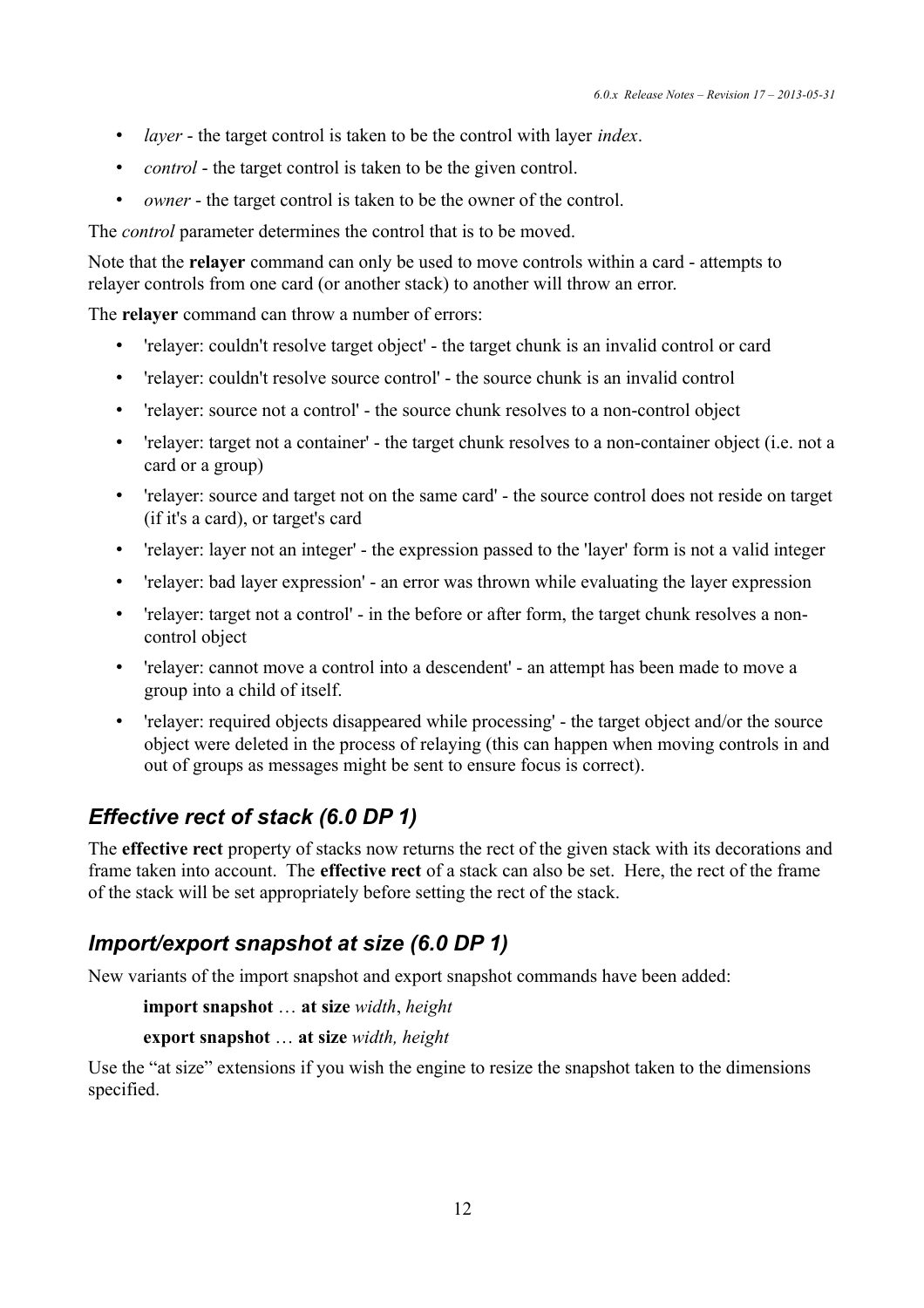## *Control at location (6.0 DP 1)*

You can now fetch the control at a given location using two new functions:

#### **controlAtLoc(***loc***)**

#### **controlAtScreenLoc(***loc***)**

**ControlAtLoc** returns the control at the given location, with the location being relative to the current stack.

**ControlAtScreenLoc** returns the control at the given location, with the location being relative to the screen. **ControlAtScreenLoc** is currently only available on Mac and Windows.

### *Do in caller (6.0 DP 1)*

A new variant of the do command has been added:

**do** *statementList* **in caller**

This will have the effect of executing the statementList in the context of the calling handler.

### *Split/combine as set (6.0 DP 1)*

New variants of the split and combine commands have been added:

**split** *variable* **{ by | with | using }** *delimiter* **as set**

```
combine variable { by | with | using } delimiter as set
```
The "**split** *tList* **with** return **as set**" command converts the passed variable to an array with the keys being equal to the original list and the values being true.

The "combine as set" command rebuilds the list using the delimiter passed. The values of the array are ignored.

## *Object selection started/ended (6.0 DP 1)*

Two new IDE messages**, objectSelectionStarted** and **objectSelectionEnded,** have been added. The messages are sent to the current card. **ObjectSelectionStarted** is sent when in edit mode, the user drags over a control. **ObjectSelectionEnded** is sent when the drag action is complete.

## **Explicit line-breaks in fields** *(5.5 DP2 – experimental)*

The engine will now interpret a numToChar(11) character in a field paragraph as an explicit linebreak when the (effective) dontWrap of the paragraph is false. This allows multiple 'lines' to be displayed within a single paragraph.

The formattedText property has been updated to map any explicit line breaks to newlines.

Note that since the vGrid property turns dontWrap on for the paragraph, using the line-break char in table paragraphs will have no effect.

## **textStyle Property Array Variant (5.0.2 – experimental)**

A new array variant of the **textStyle** property has been added allowing for access to individual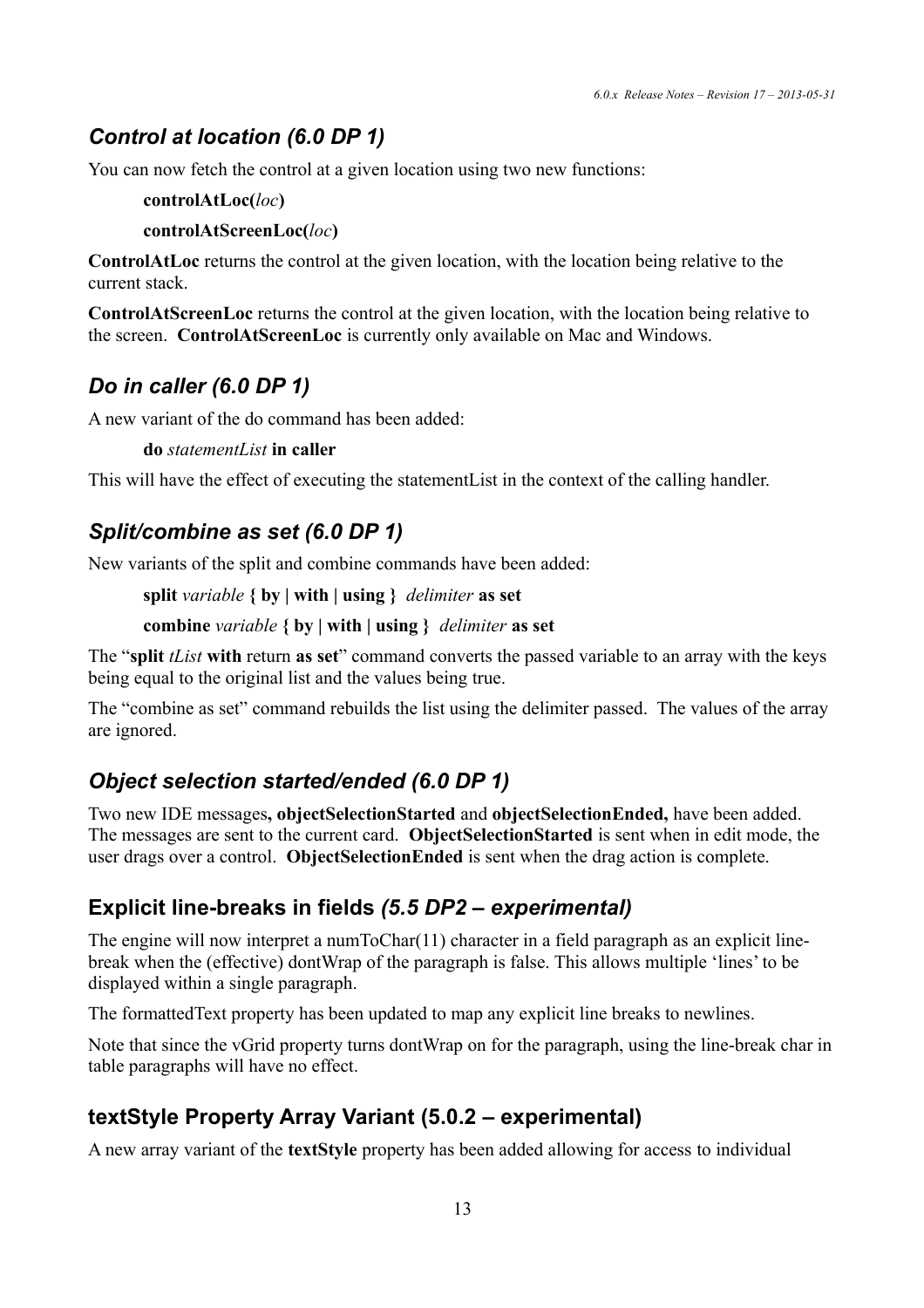textStyles independently from the others by specifying the required style as an array key.

```
the textStyle[<style>]
```
Here, style can be one of bold, condensed, expanded, italic, oblique, box, threedbox, underline, strikeout, link.

**Important: The features described above are experimental. This means that it may not be complete, or may fail in some circumstances that you would expect it to work. Please do not be afraid to try it out as we need feedback to develop it further.**

## *Mac – revCapture video capture library (4.6.1 – experimental )*

The revCapture library is begin developed as a replacement for revVideograbber – utilising the most up to date APIs on each platform, and eliminating many issues the previous library had (including problems introduced by Apple with iSight video-capture in 10.6.5 onwards).

At this time, the revCapture library is Mac-only, and is integrated as part of the revVideograbber external; it will be moved into its own external and become cross-platform over time.

While largely similar in function to revVideograbber, the revCapture library does have a number of differences:

- There are no configuration dialogs instead, available inputs and codecs can be queried and configured through script.
- Previewing and recording can be started and stopped independently.
- Previewing takes place direct into a (configurable) image object, allowing the preview to be rendered with effects, blending, inks and interleave with other objects.
- Only supports output to QuickTime MOV files with a limited collection of preconfigured codecs.

The available handlers are described in the following sections.

*Note: As it stands the revCapture library has only been tested with built-in iSight hardware, although there is no reason it shouldn't work with any hardware that QTKit supports.*

**Important: This feature is currently experimental. This means that it may not be complete, or may fail in some circumstances that you would expect it to work. Please do not be afraid to try it out as we need feedback to develop it further.**

## **Session management**

All capture operations take place within a capture session, which is managed using:

#### **revCaptureBeginSession**

#### **revCaptureEndSession**

Call **revCaptureBeginSession** to initialize the capture session, allowing the rest of the capture library to be used. When the capture session is done with, call **revCaptureEndSession**. This will release any hardware, and cancel any recording and previewing operations.

*Note: Calling any of the revCapture functions without calling revCaptureBeginSession at some point before hand will cause a no session error to be thrown.*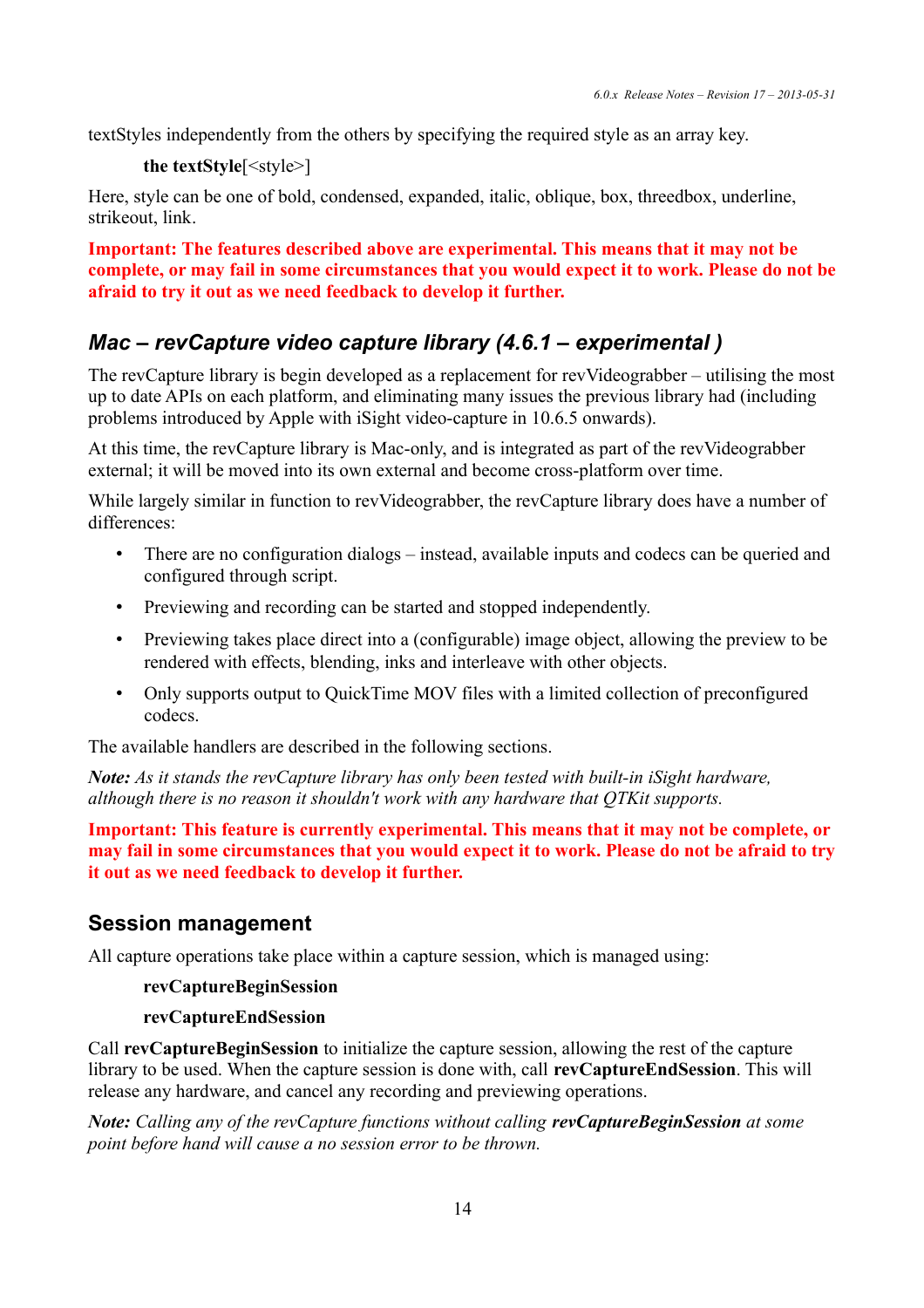## *Input configuration*

Unlike revVideograbber, configuration of the inputs to use for video/audio capture is done entirely through script rather than invoking standard dialogs.

#### *Querying available inputs*

To query the currently available inputs capable of capturing audio or video data use:

#### **revCaptureListAudioInputs()**

#### **revCaptureListVideoInputs()**

These both return a newline-delimited list of the available inputs of the given type.

#### *Configuring the audio input*

To configure the audio input to capture from in the current session, use:

#### **revCaptureGetAudioInput()**

#### **revCaptureSetAudioInput** *audioInput*

Where *audioInput* is one of:

- the name of an input returned by **revCaptureListAudioInputs()**
- *default*, indicating the default audio input device on the system should be used
- *none*, indicating that no audio should be captured

If setting an audio input fails because the new device could not be accessed, a *could not open input* error is thrown. If the current session could not connect to the new device, a *could not connect to input* error is thrown.

#### *Configuring the video input*

To configure the video input to capture in the current session, use:

#### **revCaptureGetVideoInput()**

#### **revCaptureSetVideoInput** *videoInput*

Where *videoInput* is one of:

- the name of an input returned by **revCaptureListVideoInputs()**
- *default*, indicating the default video input device on the system should be used
- *none*, indicating that no video should be captured

If setting an audio input fails because the new device could not be accessed, a *could not open input* error is thrown. If the current session could not connect to the new device, a *could not connect to input* error is thrown.

## **Compression configuration**

Similar to input configuration, choosing the codec to use when recording audio and video streams is done entirely through script.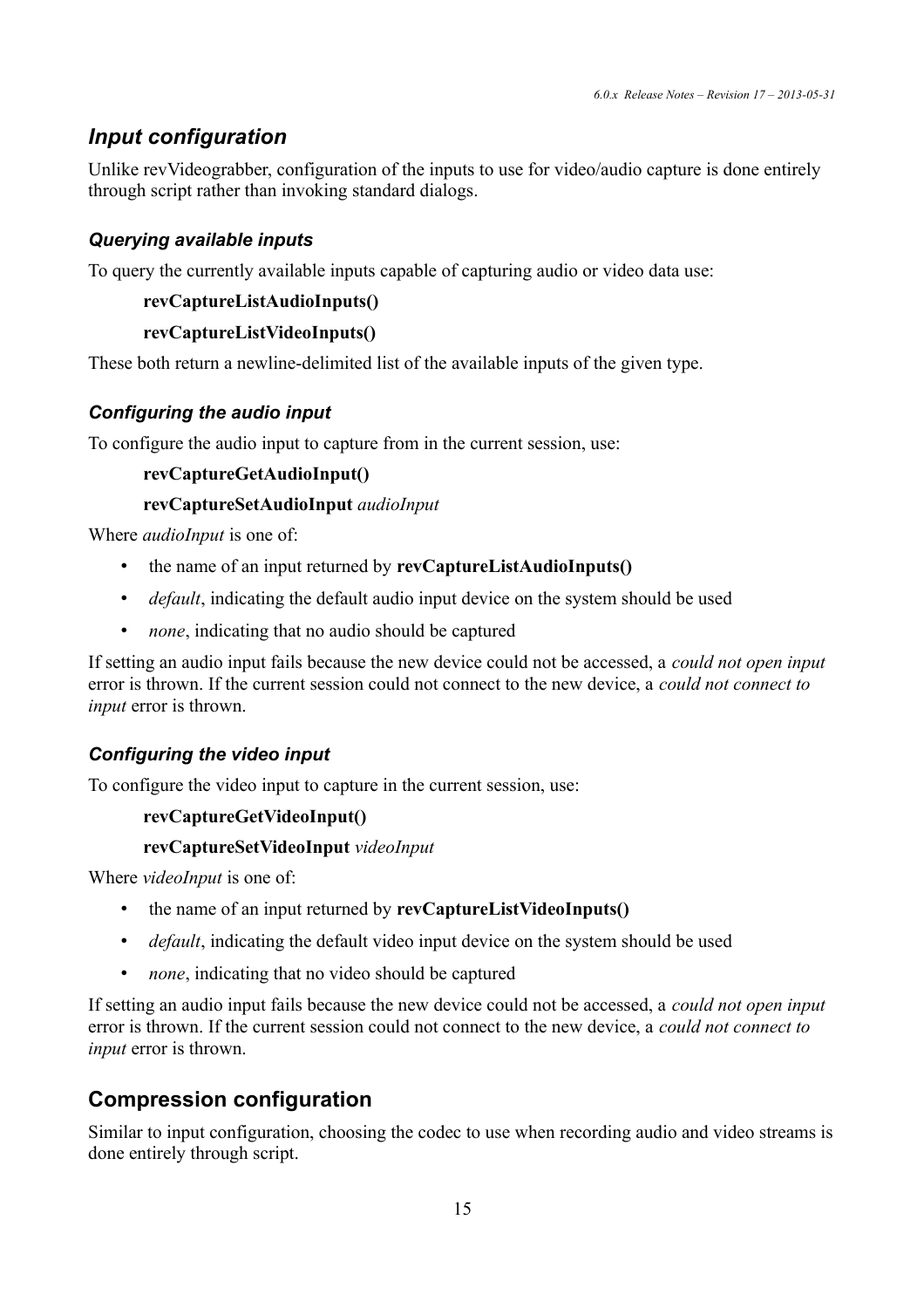#### *Querying available codecs*

To query the currently available codecs for audio or video recording use:

#### **revCaptureListAudioCodecs()**

#### **revCaptureListVideoCodecs()**

These both return a newline-delimited list of the available codecs of the given type.

#### *Configuring the audio codec*

To configure the audio codec to use when recording, use:

#### **revCaptureGetAudioCodec()**

#### **revCaptureSetAudioCodec** *audioCodec*

Where *audioCodec* is either *none* to indicate that no audio compression should be performed, or the name of a codec returned by **revCaptureListAudioCodecs()**.

If the given codec name is unrecognized, or is not suitable for audio compression then an *invalid codec for media type* error is thrown. If recording is currently happening, a *recording in progress* error is thrown.

#### *Configuring the video codec*

To configure the video codec to use when recording, use:

#### **revCaptureGetVideoCodec()**

#### **revCaptureSetVideoCodec** video*Codec*

Where *videoCodec* is either *none* to indicate that no video compression should be performed, or the name of a codec returned by **revCaptureListVideoCodecs()**.

If the given codec name is unrecognized, or is not suitable for video compression then an *invalid codec for media type* error is thrown. If recording is currently happening, a *recording in progress* error is thrown.

## **Preview management**

#### *Configuring the video preview image*

In order to be able to see a video preview of a capture session, the long id of an image object to target needs to be provided. To manage this use:

#### **revCaptureGetPreviewImage()**

#### **revCaptureSetPreviewImage** *imageLongId*

Where *imageLongId* is the long id of an existing empty image object to use; or empty to turn off the preview image.

Setting the preview image will lock the corresponding object meaning it can't be resized or have it's content modified by anything apart from the capture session. If the image cannot be found, locked, or an offscreen buffer initialized a suitable error will be thrown.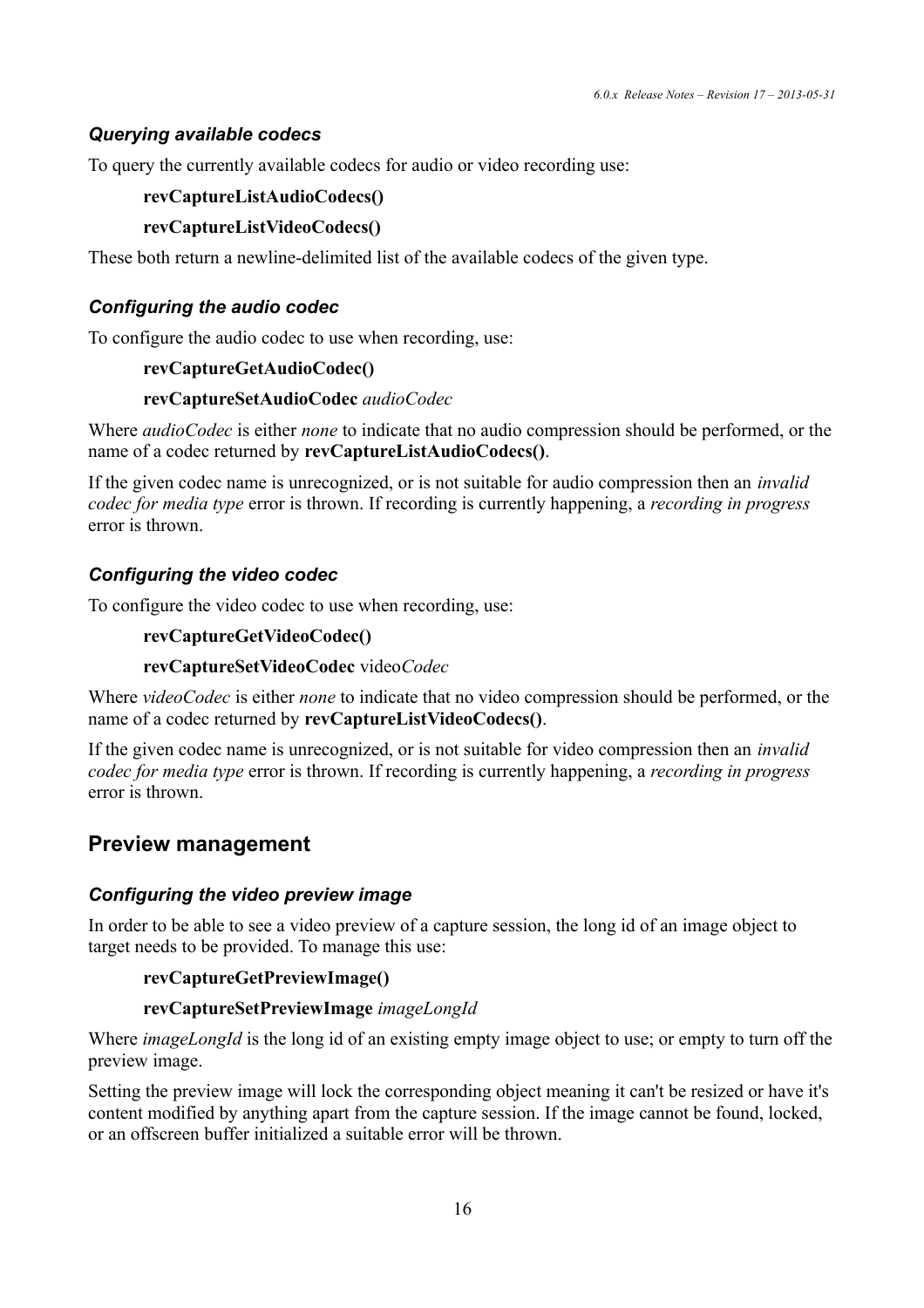#### *Configuring the audio preview volume*

To configure the volume of the audio preview of a capture session use:

#### **revCaptureGetPreviewVolume()**

#### **revCaptureSetPreviewVolume** *newVolume*

Where *newVolume* is an integer between 0 (no audio preview) and 100 (audio preview at maximum volume).

#### *Previewing a session*

To start or stop a preview from running use:

#### **revCaptureStartPreviewing**

#### **revCaptureStopPreviewing**

The status of the preview is independent to that of recording, meaning that you can preview without recording, and record without previewing.

If a preview of the session could not be initialized when calling **revCaptureStartPreviewing** a *could not connect to output* error is thrown.

*Note: Starting to record may have an effect on the video preview's aspect and frame size as the video capture pipeline is optimized by the system based on the needs of the recorded output.*

### **Record management**

#### *Configuring the output file*

To configure the filename to use when recording a capture session use:

#### **revCaptureGetRecordOutput()**

#### **revCaptureSetRecordOutput** *recordFilename*

Where *recordFilename* is an (absolute) path to the file to use for recording.

If recording is currently in progress, a *recording in progress* error is thrown.

#### *Configuring the maximum frame size*

To configure the maximum size of a frame in the recorded file use:

#### **revCaptureGetRecordFrameSize()**

#### **revCaptureSetRecordFrameSize** *maxWidth, maxHeight*

Where *maxWidth* and *maxHeight* specify the maximum size of a frame (in pixels) that should be generated in the (compressed) output. To use the default (optimal) frame size for the current settings, specify both width and height as 0.

*Note: These act as a hint to the pipeline, and the actual size of the frames in the output file may be smaller than this, or have a different aspect ratio.*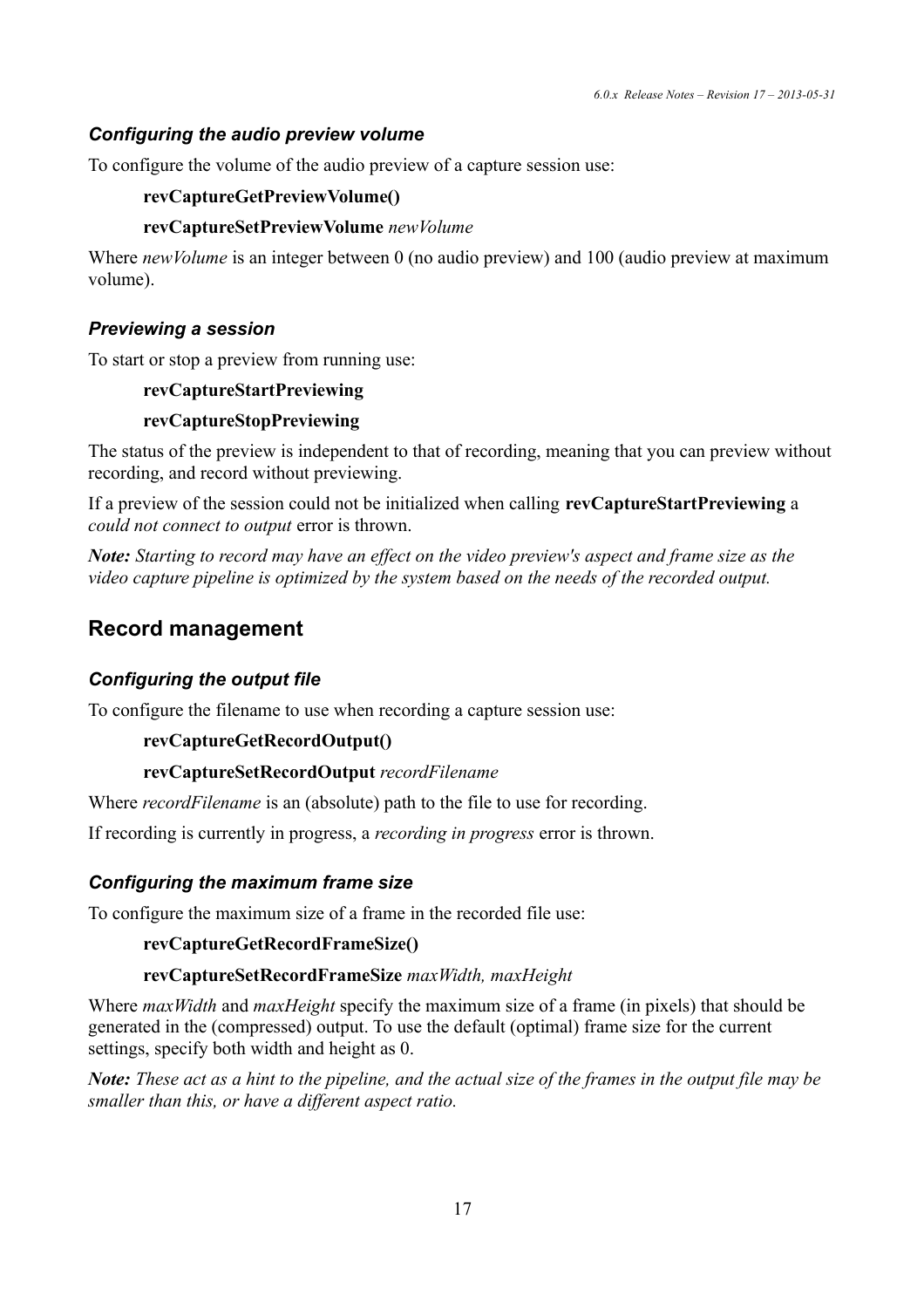#### *Configuring the maximum frame rate*

To configure the maximum frame rate to aim for in the recorded file use:

#### **revCaptureGetRecordFrameRate()**

#### **revCaptureSetRecordFrameRate** *maxFrameRate*

Where *maxFrameRate* is the number of frames per second to aim for. To use the default (optimal) frame rate for the current settings, specify the rate as 0.

*Note: This acts as a hint to the pipeline as to the rate to aim for. The resulting frame rate in the recorded file may be less than, or more than this setting.*

#### *Starting recording*

To start recording the current session use:

#### **revCaptureStartRecording**

This configures the session with previously selected record options and codecs, deletes the currently specified output file (if present) and starts the recording process. It has no effect if the session is already being recorded.

If recording starts successfully, **the result** is empty.

If an error occurs when the output file is being prepared for recording, **the result** will contain *recording failed*.

If the session could not be configured for recording, a *could not connect to output* error is thrown.

#### *Stopping recording*

To stop recording the current session use:

#### **revCaptureStopRecording**

This finishes outputting any pending samples to the output file and stops recording. It has no effect if the session is not currently being recorded.

If recording finished successfully, **the result** is empty.

If an error occurs while trying to finish writing the output file, **the result** will contain *recording failed.*

### *XML text node access (4.6 – experimental)*

Support has been added to some revXML functions for manipulating text nodes. Consider the following XML fragment:

<summary>

```
Removes a <keyword>message</keyword> that was queued with the
<command>send</command> command and is waiting to be sent.
```
<summary>

This has the following structure as an XML tree:

```
ELEMENT(summary)
```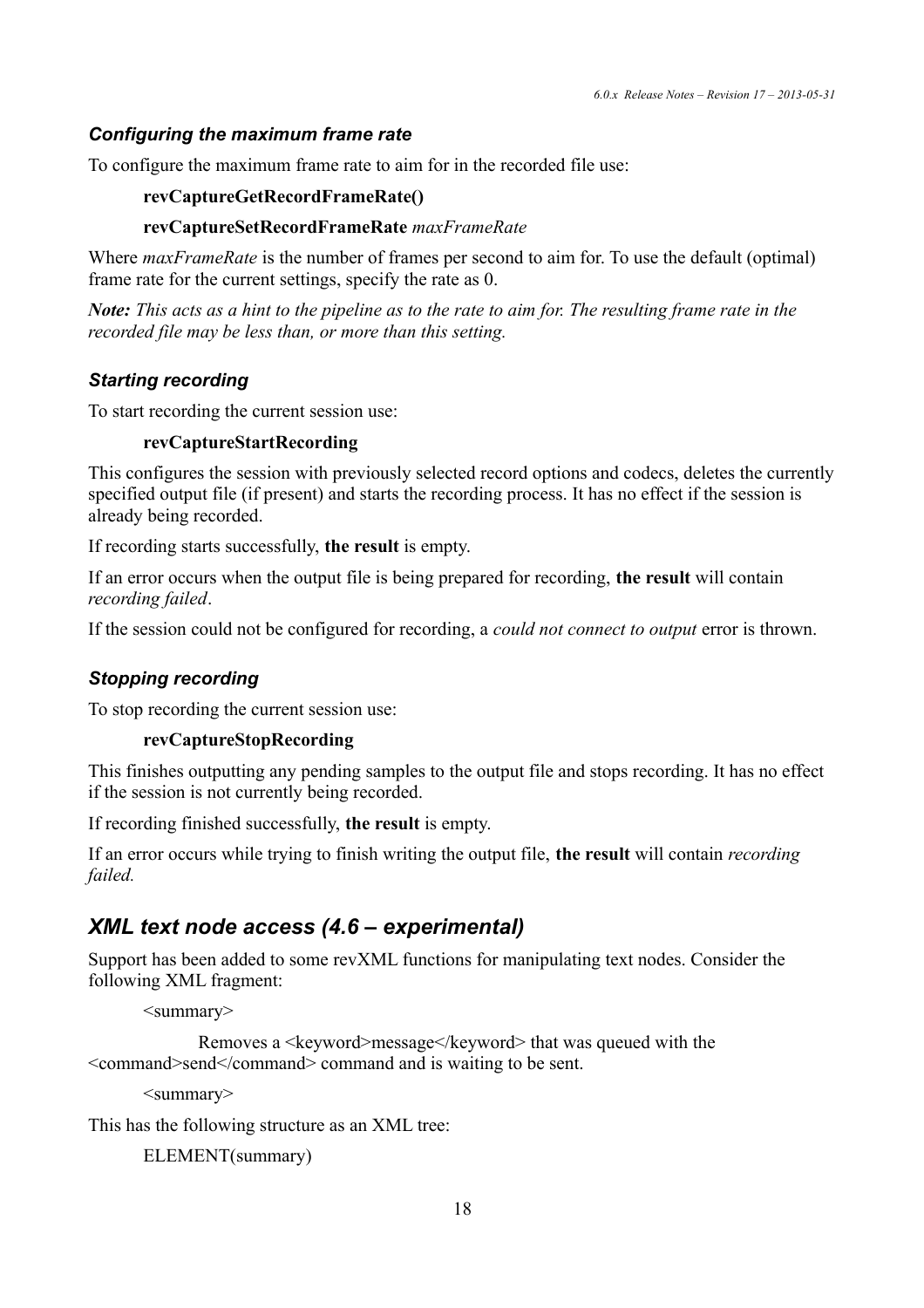TEXT(Removes a) ELEMENT(keyword) TEXT(message) TEXT( that was queued with the ) ELEMENT(command) TEXT(send)

TEXT( command and is waiting to be sent.)

Notice that the named XML nodes, are interspersed with (essentially unnamed) nodes containing text content. These (previously unaccessible) nodes can now be accessed (with some functions) by using a path of the form:

<parent>/[<index>]

Here this references the  $\leq n \geq th$  text node under  $\leq$  parent  $\geq$ . For example, the above tree has the following accessible nodes:

```
summary/[1]
summary/keyword
summary/keyword/[1]
summary/[2]
summary/command
summary/command/[1]
summary[3]
```
To access text content of a node simply use the *revXMLNodeContents* function with this extended path format. Note that the previous behavior is preserved – if you specify a node with a '/[n]' suffix, the text content of the node will be returned (if it is a text node). (i.e summary/keyword and summary/keyword/[1] are the same thing to *revXMLNodeContents*).

The following functions have been augmented with an additional (optional) parameter *incText*:

revXMLFirstChild(docId, [ incText ])

revXMLNextSibling(docId, nodePath, [ incText ])

revXMLPrevSibling(docId, nodePath, [ incText ])

revXMLChildNames(docId, nodePath, delimiter, filter, incCounts, [ incText ])

Here if *incText* is specified and is *true*, the functions will include text nodes in their processing.

For example, this allows you to loop over all nodes *including text nodes* using something like:

**local** tCurrentNode

**put** revXMLFirstChild(tDocId, tParentNode, **true**) **into** tCurrentNode

**repeat while** tCurrentNode **is not empty**

... use tCurrentNode ...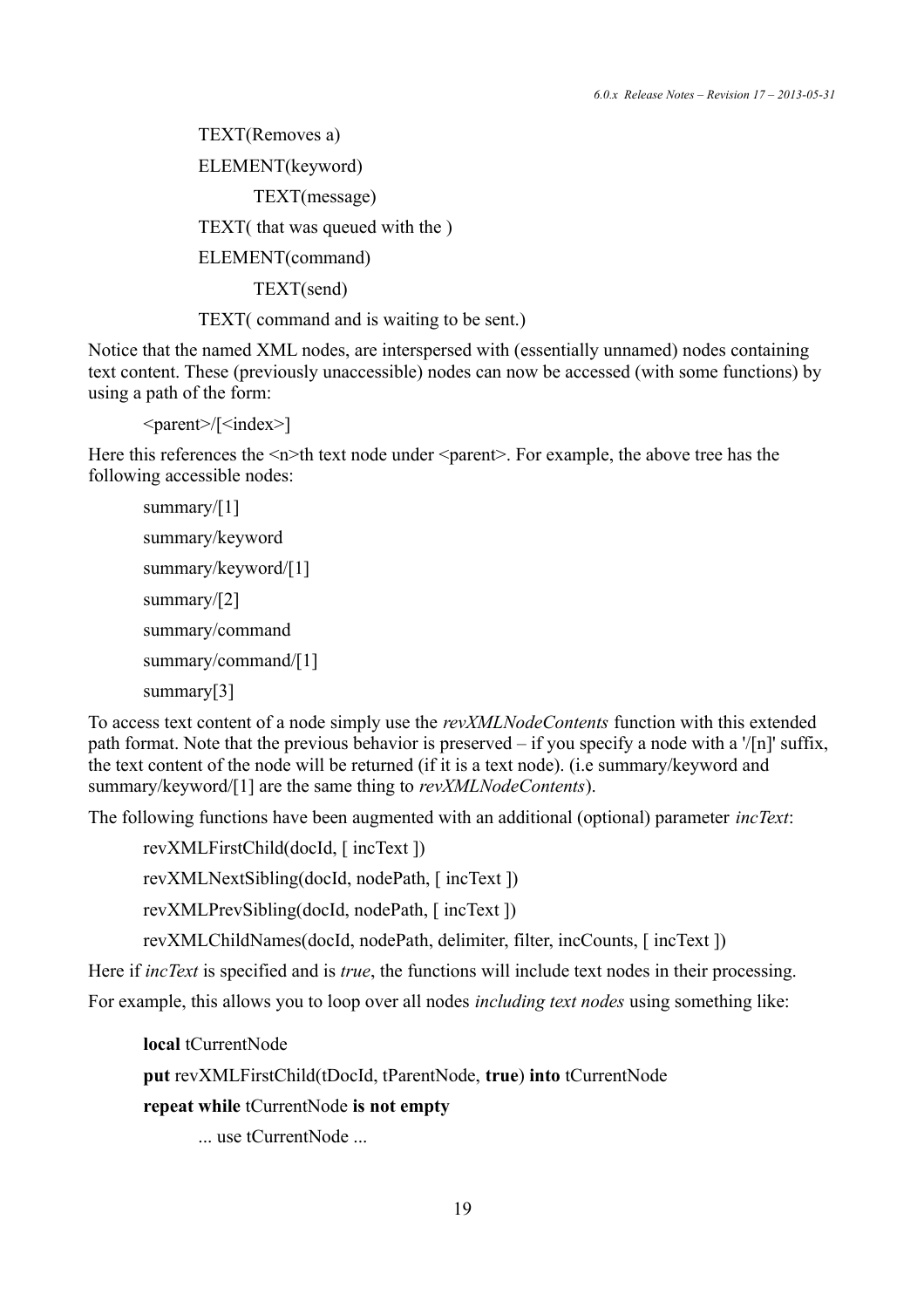```
put revXMLNextSibling(tDocId, tCurrentNode, true) into tCurrentNode
```
#### **end repeat**

**Important: This feature is currently experimental. This means that it may not be complete, or may fail in some circumstances that you would expect it to work. Please do not be afraid to try it out as we need feedback to develop it further.**

## *Ordered and unordered lists (4.6 – experimental)*

## **Properties**

Experimental support has been added to the field for simple, single level, ordered and unordered lists. To make a paragraph display as an element in a list use the *listStyle* property:

#### **set the listStyle of line** *lineIndex* **of** *field* **to** *style*

Where *style* is one of:

- *disc* the paragraph is rendered as an element in an unordered list with the standard bullet character as marker (U+2022).
- *circle* the paragraph is rendered as an element in an unordered list using the (unicode) character U+25E6 as marker.
- *square* the paragraph is rendered as an element in an unordered list using the (unicode) character U+25AA as marker.
- *decimal* the paragraph is rendered as an element in an ordered list, the label using standard (Arabic) decimal numerals. i.e. 1, 2, 3, 4, etc.
- *lower latin* the paragraph is rendered as an element in an ordered list, the label using lowercase (Latin) letters. i.e. a, b, c, …, aa, ab, etc.
- *upper latin* the paragraph is rendered as an element in an ordered list, the label using uppercase (Latin) letters. i.e. A, B, C, …, AA, AB, etc.
- *lower roman* the paragraph is rendered as an element in an ordered list, the label using lowercase Roman numerals. i.e. i, ii, iii, iv, …, etc.
- *upper roman* the paragraph is rendered as an element in an ordered list, the label using lowercase Roman numerals. i.e. I, II, III, IV, …, etc.

For both ordered and unordered list the marker is placed at the first tab-stop, and the content of the paragraph is placed (and wraps) at the second tab-stop.

For ordered lists the index of the item is determined by the number of preceding paragraphs with the **same** *listStyle* property.

Setting the *listStyle* property of a paragraph to empty causes it to revert to a normal (non-list item) paragraph.

## **htmlText format**

Paragraphs with a non-empty *listStyle* present themselves in *htmlText* wrapped with *<LI>* tags. Sequences of such paragraphs with the same *listStyle* are bracketed by  $\langle UL \rangle$  or  $\langle OL \rangle$  tags. These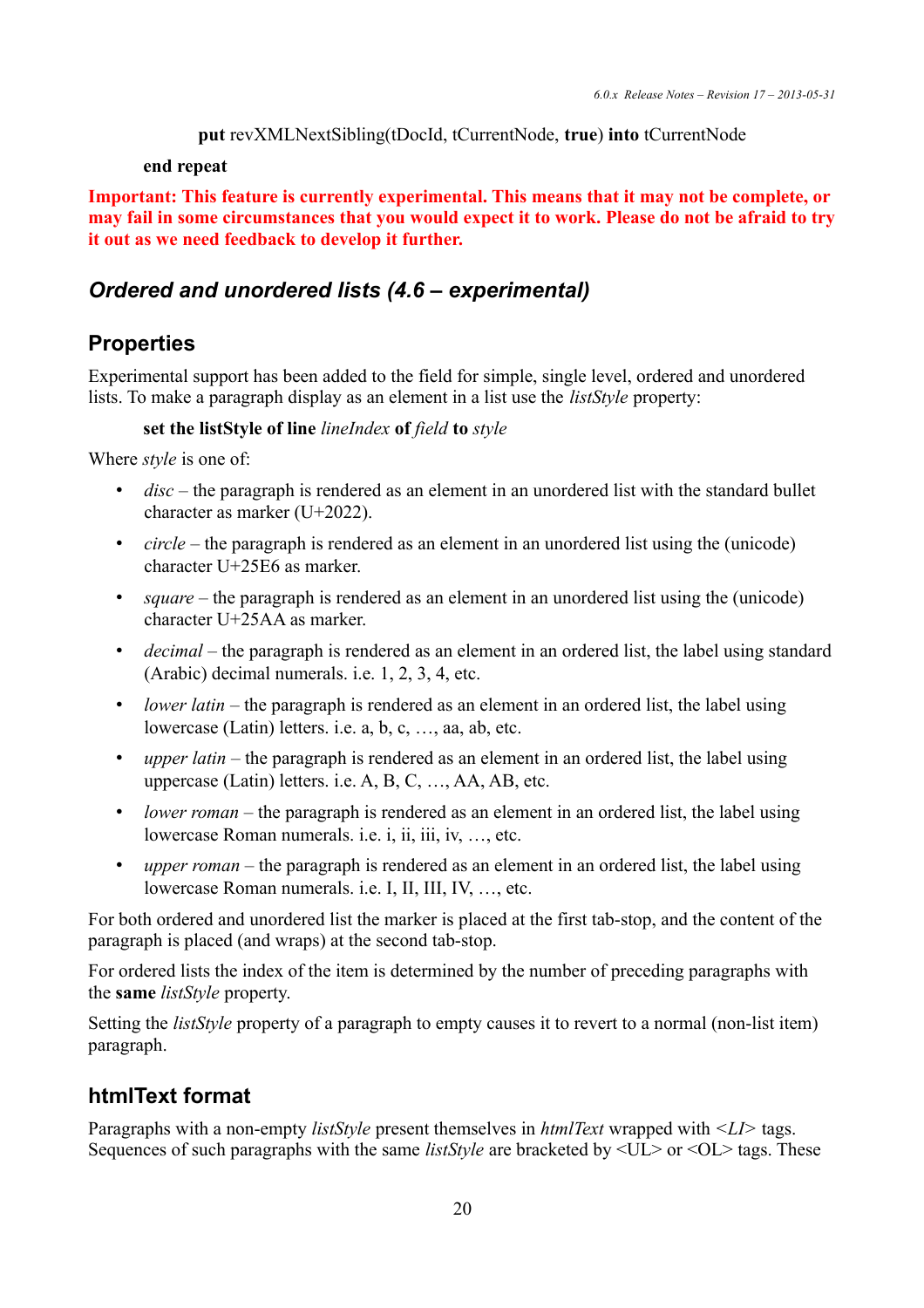tags take a *type* attribute, matching the (legacy) HTML attribute of the same name:

- $disc \rightarrow disc$
- *circle → circle*
- *square → square*
- $\bullet$  *1*  $\rightarrow$  *decimal*
- *a → lower latin*
- *A → upper latin*
- *i → lower roman*
- *I → upper roman*

For example:

- 1. Numbered Item 1
- 2. Numbered Item 2
- Bulleted Item 1
- Bulleted Item 2

```
\left\langle \text{o}1 \text{ type} = '1' \right\rangle<li><p>Numbered Item 1</p></li>
<li><p>Numbered Item 2</p></li>
\langle/\capl><ul type='disc'>
<li><p>Bulleted Item 1</p></li>
 <li><p>Bulleted Item 2</p></li>
 \langle/ul>
```
## **rtfText format**

Paragraphs with a non-empty *listStyle* are appropriately marked in *rtfText* using both the (legacy) *pn* family of paragraph numbering tags and also with the new *listtable* tags.

By using both sets of tags a reasonable degree of interoperability is achieved with both TextEdit (and other Cocoa applications) on Mac, and Word and WordPad on Windows.

*Note: Unfortunately, OpenOffice does not have particularly good rtf import / export capabilities (it doesn't even round-trip correctly through itself!) and thus copying / pasting of lists between LiveCode and OpenOffice will not work reliably or correctly.*

## **plainText format**

Paragraphs with a non-empty *listStyle* are appropriately exported in plain text form when using the *plainText*, *unicodePlainText*, *formattedText* and *unicodeFormattedText* properties.

For example, the above example would be rendered (for plainText) as:

<tab>1.<tab>Numbered Item 1<return>

<tab>2.<tab>Numbered Item 2<return>

<tab>•<tab>Bulleted Item 1<return>

<tab>•<tab>Bulleted Item 2<return>

## **Persistence**

As it stands the *listStyle* property does not save into the stack-file and will not do so until the file format is revised (for various technical reasons, it is not possible to add this as a saveable property with the current stackfile format).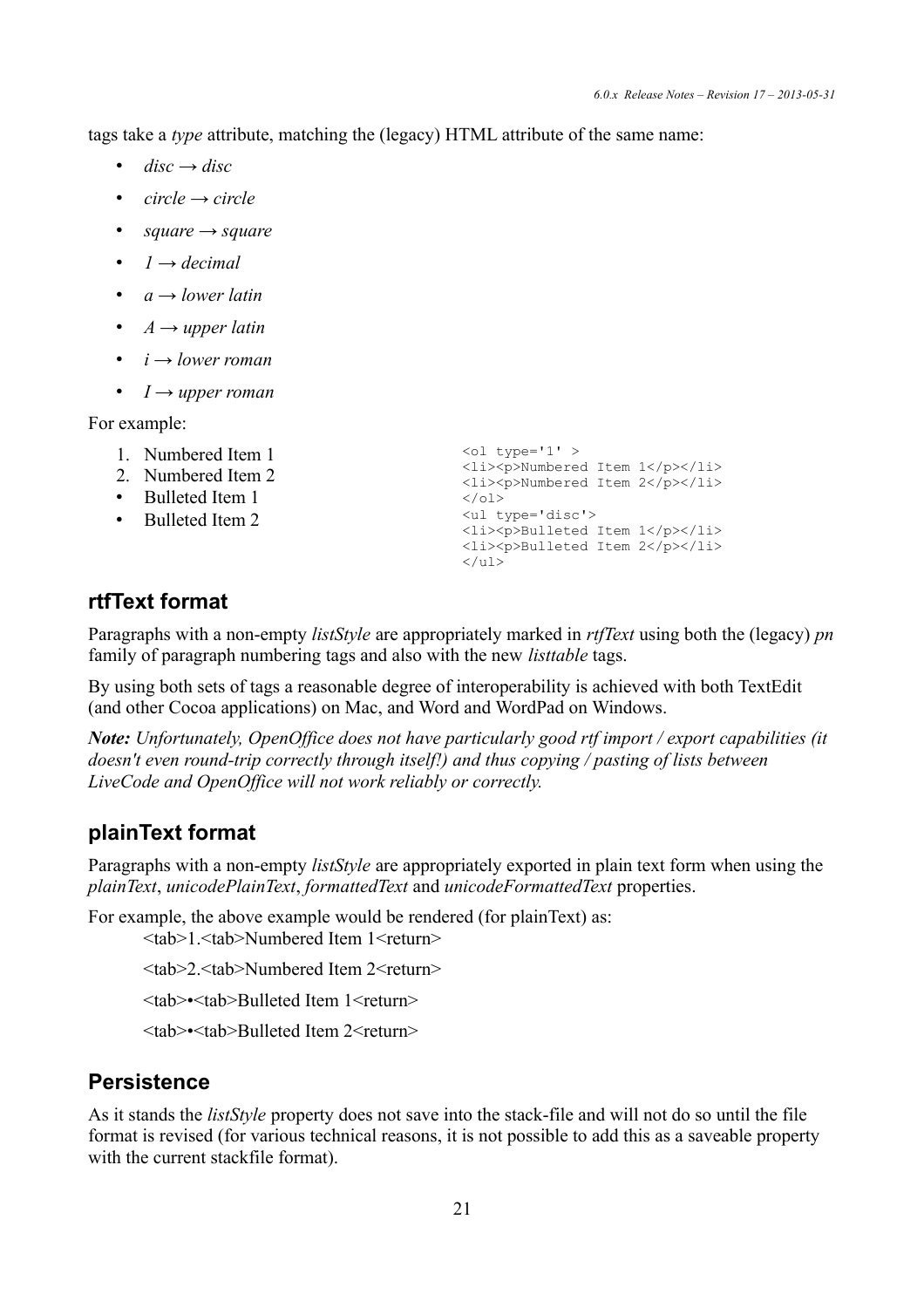It is recommended that htmlText be used to save the content of fields in custom properties, for restoration on reload.

**Important: This feature is currently highly experimental. This means that it may not be complete, fail in some circumstances that you would expect it to work, or change considerably before becoming final. Additionally, it might have problems or gotchas that make it significantly harder to use than other LiveCode features at this time.**

### *Runtime execution stack configuration (4.5.1 – experimental)*

In order to be able to more reliably control the maximum level of recursion, a new global property **stackLimit** has been introduced.

This property allows a script to set (in bytes) the maximum size of the (runtime) stack the engine uses for recursive computation. A change in the setting will only take effect when all currently executing handlers complete, and at this time the stack size limit will be reconfigured to the given limit, or the nearest amount to it depending on available memory.

The stackLimit currently in effect can be fetched using **the effective stackLimit**.

The recursionLimit property is now bounded by the stackLimit – attempts to set the recursionLimit greater than the stackLimit will see it downwardly adjusted to the maximum current size allowed.

*Note: The changes to the recursionLimit property and the new stackLimit property are only implemented on Windows at present.*

**Important: This feature is currently experimental. This means that it may not be complete, or may fail in some circumstances that you would expect it to work. Please do not be afraid to try it out as we need feedback to develop it further.**

### *revBrowser windowId property (4.5.1 – experimental)*

There is a long standing issue with revBrowser that causes browser instances to be lost whenever the stack it is attached to has its window re-created. Previously, cases where this would occur had to be avoided when a browser was present on a stack.

To resolve this problem a new property has been added to browser instances – windowId. The windowId property allows the stack to which a browser instance is attached to be changed after it has been created.

If the windowId is set to 0, the browser instance is temporary hidden. If the windowId is set to a valid stack windowId, the browser instance will move to that stack.

For example, to toggle the resizable property of a stack hosting a browser use the following code:

revBrowserSet pBrowserId, "windowId", 0

**set the** resizable **of stack** pBrowserStack **to** pNewResizeableValue

revBrowserSet pBrowserId, "windowId", **the** windowId **of stack** pBrowserStack

**Important: This feature is currently experimental. This means that it may not be complete, or may fail in some circumstances that you would expect it to work. Please do not be afraid to try it out as we need feedback to develop it further.**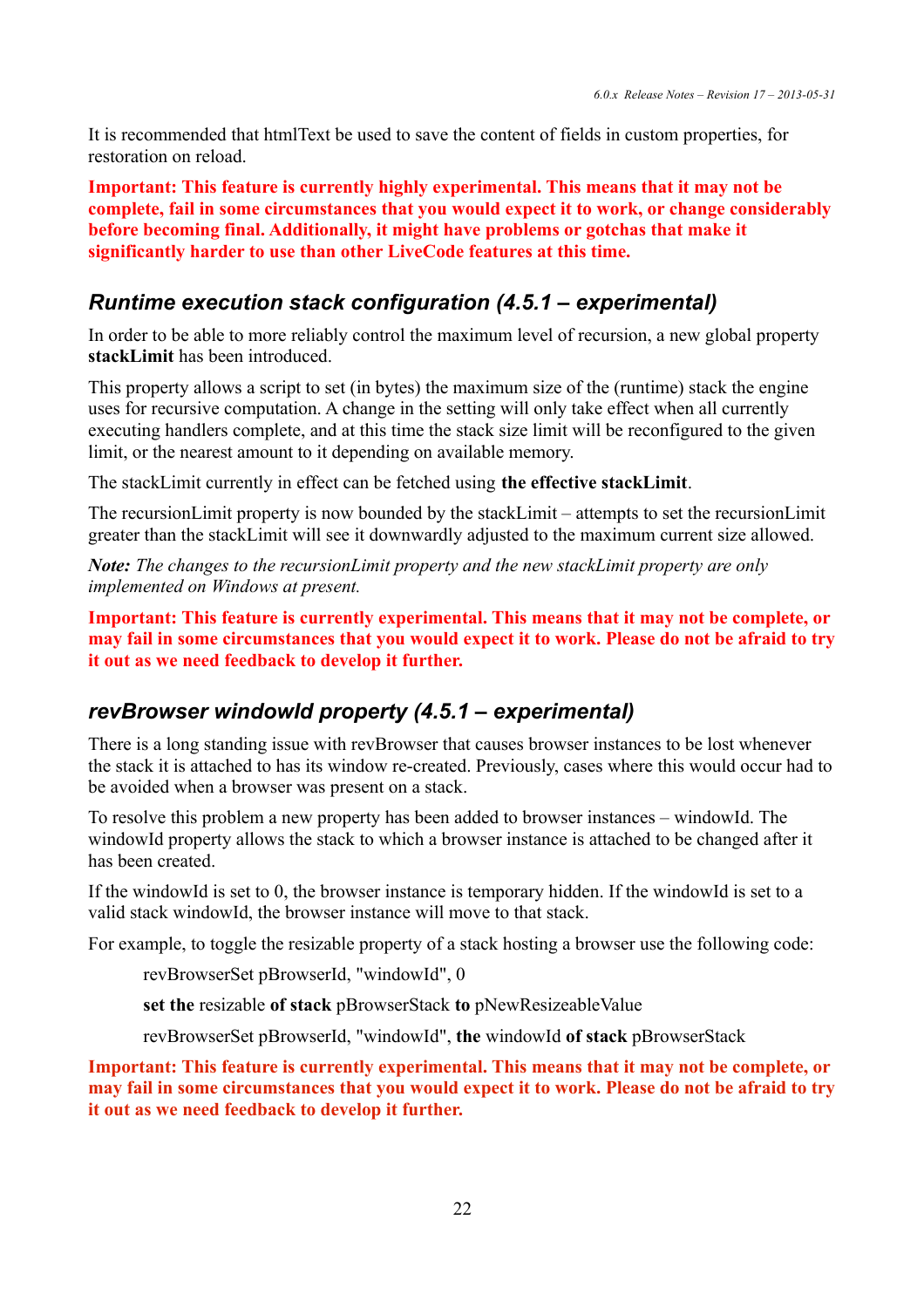## *Improved image export (4.5)*

### **Raw data export (experimental)**

It is possible to export raw image data using the following forms:

**export** *target* **as raw with palette** *colors*

**export** *target* **as raw with ( standard | optimized ) palette**

**export** *target* **as raw with** *count* **color optimized palette**

#### **export** *target* **as raw [ argb | bgra | abgr | rgab ]**

The first three of these operate in the same way as for the other formats as described above except that instead of formatted image data you get the raw palette indices packed appropriately depending on the size of the palette:

 $\leq$  2 colors will be 1 bpp

 $\leq$  4 colors will be 2 bpp

 $\leq$  16 colors will be 4 bpp

 $\leq$  256 colors will be 8 bpp

The final form allows export of the full 32-bit data of the image with 8 bits per component. In this case, the components are not pre-multiplied with any alpha channel, and appear ordered in memory in increasing bytes.

e.g. The argb form will give you:

byte  $0 = alpha$ byte  $1 = red$ byte  $2 =$  green byte  $3 =$  blue

**Important: This feature (raw data export) is currently experimental. This means that it may not be complete, or may fail in some circumstances that you would expect it to work. Please do not be afraid to try it out as we need feedback to develop it further.**

### *Elevated process support (4.5 – experimental)*

Sometimes it is necessary to perform operations on the local machine as an administrator, and a typical pattern for a GUI application doing this is for it to prompt for authentication at certain points.

Modern operating systems do not permit a process to elevate itself, nor grant itself increased privilege. Instead, they only allow a running process to launch another process with increased privilege. Therefore, in order to support this, a new form of the **open process** command has been introduced that can launch a slave process with elevated permissions:

#### **open elevated process** *proces*s [ **for [ text | binary ] ( read | write | update | neither ) ]**

This form operates identically to the normal version, except that engine will ask the system to launch the given process with admin/root privileges.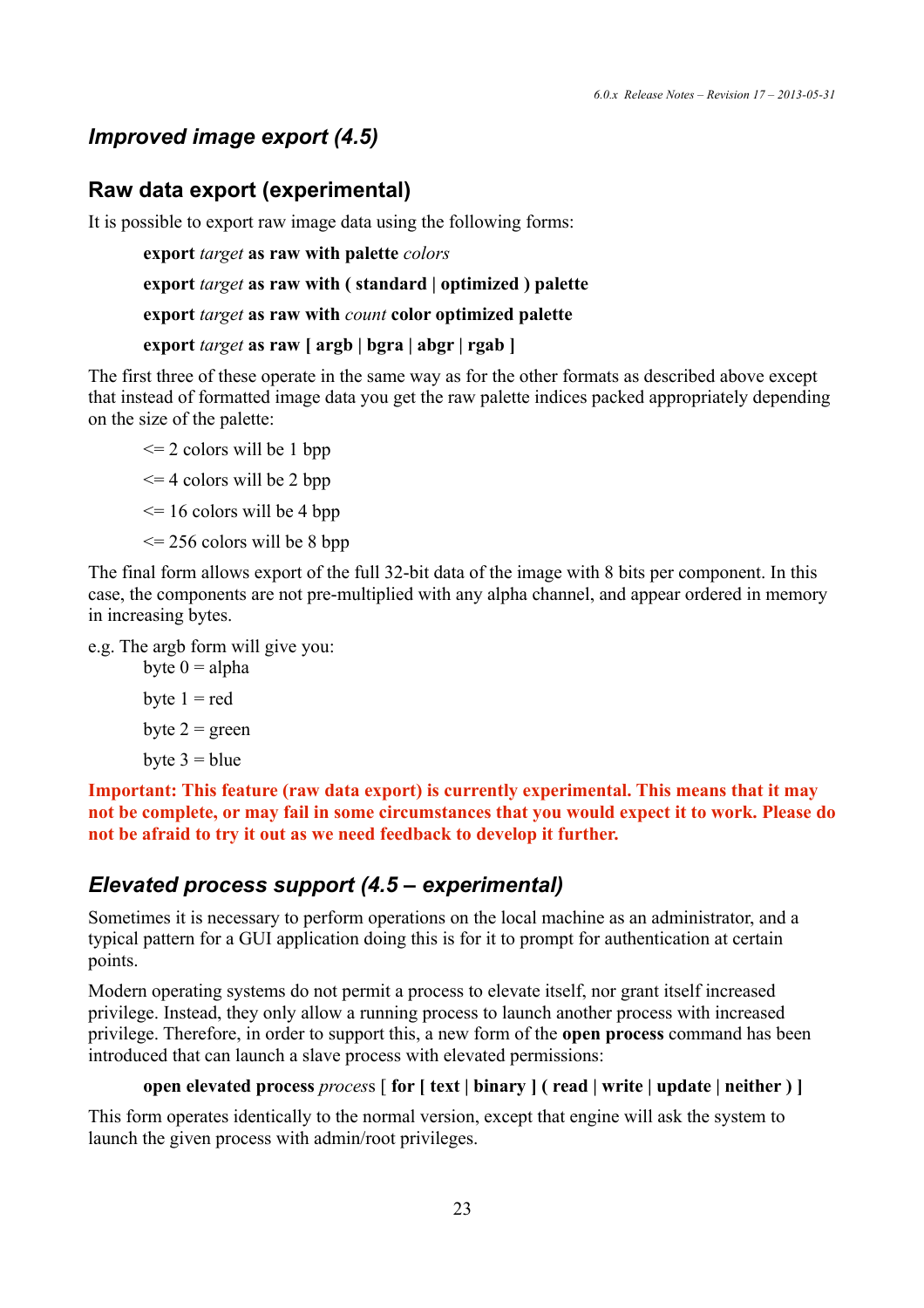The standard way for a GUI application that needs to perform privileged operations to be structured is to split the application into two parts: a GUI front-end that interacts with the user, and a command-line back-end that is run with elevated permissions. These two parts can then talk to each other using a standard master-slave approach, or some other form of IPC such as sockets.

**Important: This feature is currently experimental. This means that it may not be complete, or may fail in some circumstances that you would expect it to work. Please do not be afraid to try it out as we need feedback to develop it further.**

## *Status icon support (4.5 – experimental)*

Windows, Linux and Mac all have an area where so-called 'status icons' can be displayed. On Windows this is the system tray on the bottom right of the start bar, on Linux this is typically the right of the panel at the top of the screen, and on Mac this is on the menubar.

The engine has support for adding a single status icon, and it can be configured using **the statusIcon**, **the statusIconTooltip** and **the statusIconMenu**:

```
set the statusIcon to imageId
```
**set the statusIconMenu to** *iconMenuSpec*

#### **set the statusIconToolTip to** *toolTip*

Here *imageId* is the id of the image you wish to use as the icon. It will be scaled down automatically to the appropriate size for the platform and then set. The *toolTip* specifies what message appears when the user hovers over the status icon.

The *iconMenuSpec* allows you to configure a menu that will appear when the user does a 'menu' click on the icon. This string uses a subset of the standard engine menu specification:

[ <tab> \* ] [ '(' ] <label> [ '|' <tag> ]

Here the number of tabs determines the depth of the menu (i.e. use this to create sub-menus). The optional tag is used when calling the **statusIconMenuPick** message.

Before the engine displays the status icon menu, it will send a **statusIconMenuOpening** menu to the current card of the defaultStack. You can use this opportunity to change the icon menu before it is displayed, this is an analog to handling *mouseDown* in a menu button.

When the user selects an item from the dock menu, the engine will send an **statusIconMenuPick** message to the current card of the default stack:

#### **statusIconMenuPick** *which*

Here *which* will be a list of labels or tags (if specified) separated by '|' which determines which item was selected.

In addition, the engine will send the following message in response to clicks on the icon:

#### **statusIconClick** *button*

#### **statusIconDoubleClick** *button*

You can use these to perform an appropriate action.

*Note: If you wish to display a menu from the status icon you must use the statusIconMenu property, attempting to open a normal popup menu in response to one of the click messages is not guaranteed to work.*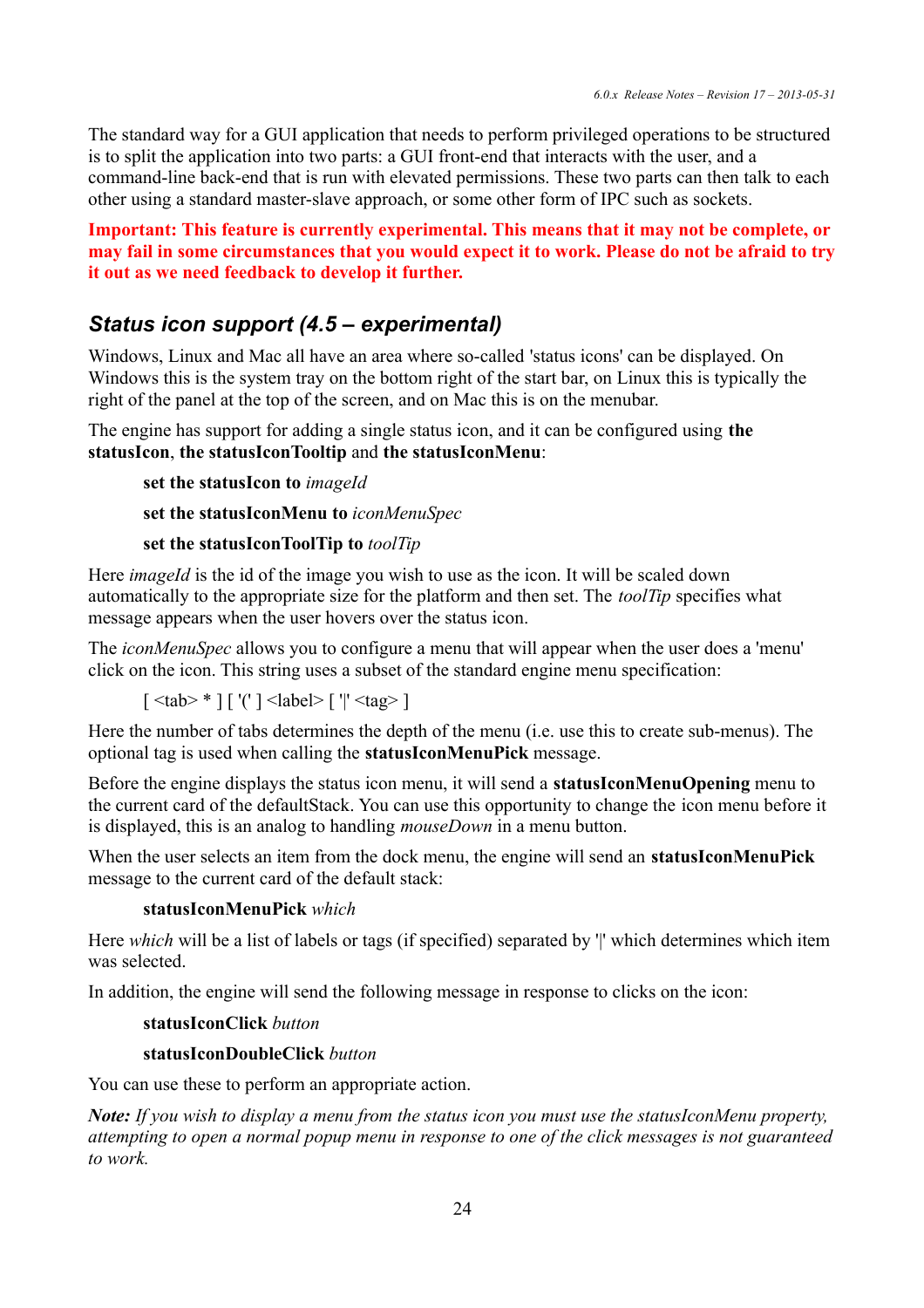*Note: This syntax is only implemented on Windows at the moment and replaces the previously unsupported use of the icon and the iconMenu for this purpose. The properties specified above will have no effect on Mac and Linux at this time.*

**Important: This feature is currently experimental. This means that it may not be complete, or may fail in some circumstances that you would expect it to work. Please do not be afraid to try it out as we need feedback to develop it further.**

### *Listing sub-keys in the registry (4.5 – experimental)*

To get a list of sub-keys in the Windows registry use the following function:

#### **listRegistry**(*parentKey*)

This will return a return-delimited list of sub-keys, i.e. those keys which are direct children of the given *parentKey*. The specified key should be in the same format as the other registry functions.

Important: This feature is currently experimental. This means that it may not be complete, or may fail in some circumstances that you would expect it to work. Please do not be afraid to try it out as we need feedback to develop it further.

## *HTTPS – automatic root certificate discovery (4.5 – experimental)*

In previous versions it was necessary to set the *sslCertificates* property to the root certificates that HTTPS connections should be verified against. Support has now been added to locate and load the root certificates installed (and kept up to date) as part of the OS.

This uses the standard root certificate keychain on Mac, the standard root certificate store on Windows and uses a number of heuristics to locate this information on Linux.

You can easily find out if the system-installed root certificates are being found by running the following command in the message box:

**get url** ["https://www.google.com"](https://www.google.com/)

#### **put the result** & **return** & **it**

If this results in an error about verification failure then it is likely that root certificates have not been found. Please let us know (particularly on Linux) if you find this simple test fails, making sure you give us full details of your system (e.g. Linux distribution and version).

*Note: Unfortunately this feature does not currently work correctly on Mac 10.6.x. For now, we advise including an appropriate root certificates collection with your application, as was previously necessary, and setting the sslCertificates property appropriately.*

**Important: This feature is currently experimental. This means that it may not be complete, or may fail in some circumstances that you would expect it to work. Please do not be afraid to try it out as we need feedback to develop it further.**

#### *Mac – dock icon support (4.5 – experimental)*

Previously unsupported syntax for manipulating the dock icon on Mac is now experimental.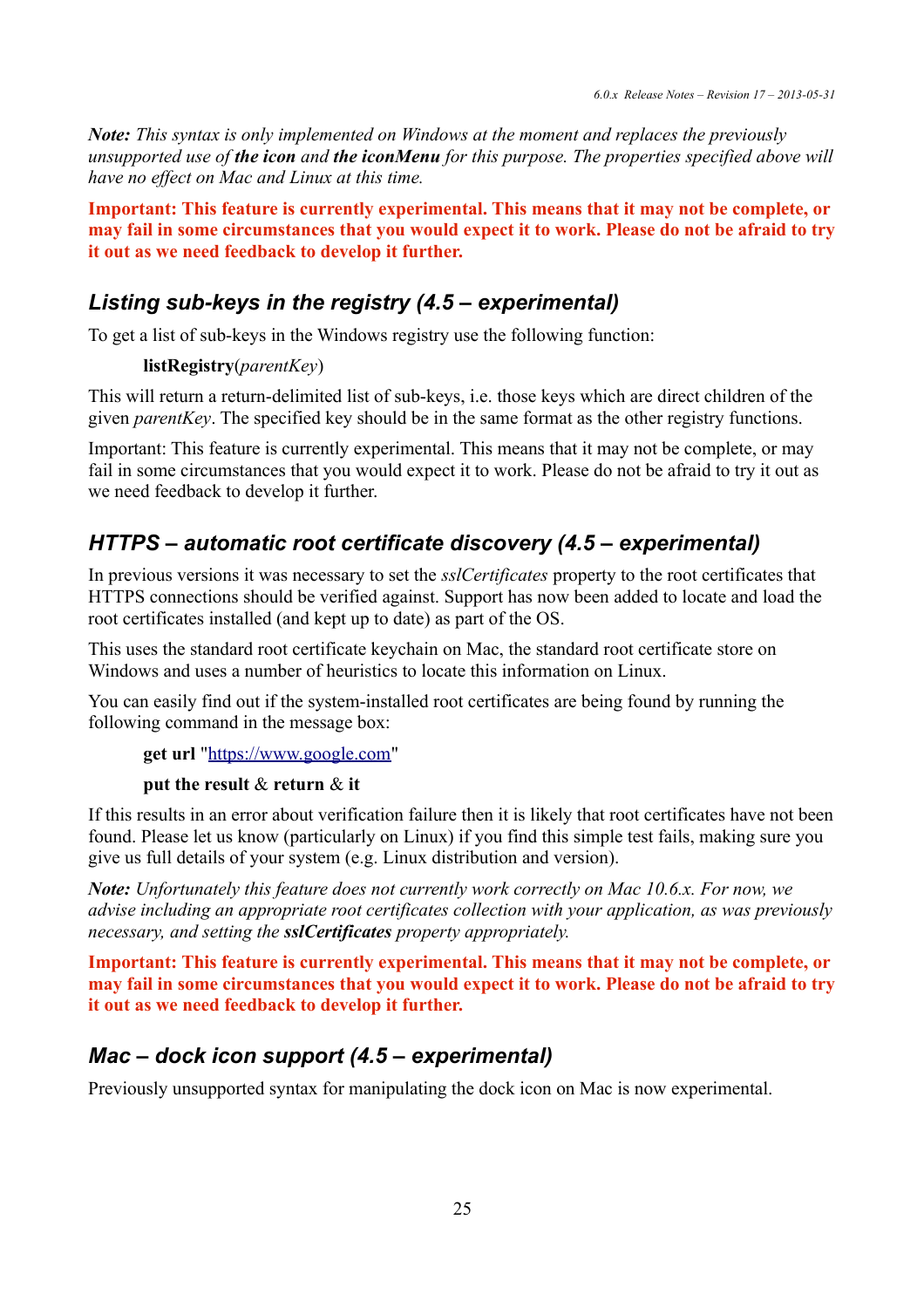## **Choosing an image**

The current dock icon image can be set by using the global **icon** property:

**set the icon to** *imageId*

The engine will attempt to find an image with the given id, resize it to 128x128 and then set it as the dock icon for the application.

This property has no effect on other platforms.

*Note: The image is only guaranteed to persist while the application runs, although in some cases the OS does appear to cache it beyond this.*

## **Configuring the dock icon menu**

In addition to changing the dock icon image, you can also configure the menu that appears when the user clicks on it.

To set the dock icon menu use the global **iconMenu** property:

```
set the iconMenu to iconMenuSpec
```
Here, *iconMenuSpec* is a string describing the menu. This uses a subset of the standard menu specification syntax. The string should be a return-delimited list of items specified as follows:

 $\lceil$  <tab> \* ]  $\lceil$  '('  $\rceil$  <label>  $\lceil$  '|' <tag>  $\rceil$ 

Here the number of tabs determines the depth of the menu (i.e. use this to create sub-menus). The optional tag is used when calling the **iconMenuPick** message.

Before the engine displays the icon menu, it will send a **iconMenuOpening** menu to the current card of the defaultStack. You can use this opportunity to change the icon menu before it is displayed, this is an analog to handling *mouseDown* in a menu button.

When the user selects an item from the dock menu, the engine will send an **iconMenuPick** message 10to the current card of the default stack:

#### **iconMenuPick** *which*

Here *which* will be a list of labels or tags (if specified) separated by '' which determines which item was selected.

**Important: This feature is currently experimental. This means that it may not be complete, or may fail in some circumstances that you would expect it to work. Please do not be afraid to try it out as we need feedback to develop it further.**

## **Specific bug fixes (6.0.1)**

*(bug fixes specific to the current build are highlighted in bold, reverted bug fixes are strickenthrough)*

#### **10916 Stacks corrupted on setting the script of password protected stack.**

10794 Flagged chars affect visited color of links.

10849 RevBrowser missing from LiveCode Community edition.

10878 Setting the tabWidths causes crashes.

10897 Exporting snapshot from rounded rectangles adds artefacts.

10905 The htmlText uses "super" instead of "sup.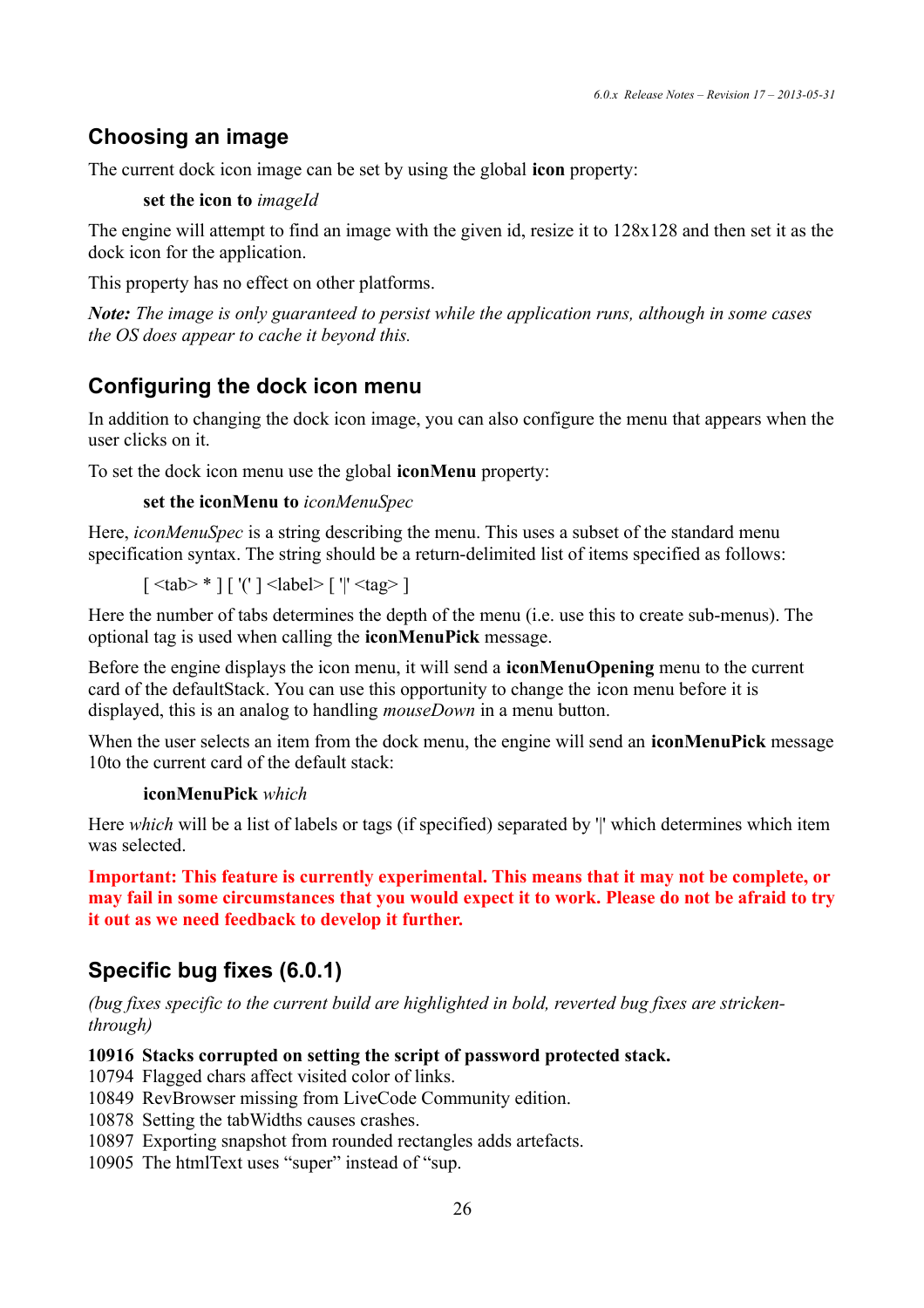The flaggedRanges reports an incorrect values when used with link text.

Crash when using crop command.

## **Specific bug fixes (6.0.1)**

- Intersect function ignores threshold parameter.
- RevVideoGrabber, revSpeech and revBrowser missing from community builds (dues to licensing issues).
- Put doesn't output to message box if messages are locked.
- NumberFormat not working.
- Gif images do not repeat when repeat count is set to -1.
- Intersect does not recognise literal number as valid threshold value.
- Encrypting standalone stacks disables libURL.
- Crash when pasting image from Excel.
- Setting angle of scaled image to 0 reverts scaling.
- Crash when processing an image with an invalid source.

## **Specific bug fixes (6.0)**

Crash on fetching certain forms of data from ODBC databases.

Crash in certain circumstances when referencing deleted objects.

Crash on Windows when windowshape is smaller than stack.

Char-level metadata imports incorrectly via rtfText

LinkText with link textStyle not distinguished from linkText without link textStyle.

Hyperlinks import incorrectly via rtfText.

Crash on linux when using export/import snapshot at size.

'Expanded' / 'condensed' never appear in htmlText.

Crash on exit from engine in some cases on Windows.

Setting font props on a closed stack doesn't update substacks.

- The long name does not always return.
- The colors of an image effect the image data.
- CantDelete property has no effect.
- Short time format not supported on Windows 7 and later.
- AM/PM not localised correctly on Windows XP.
- Verbatim chars not copied into dateFormat string.
- Crash when setting a watch on a global variable.
- Filename to pdf printer can't contain accented chars on Mac.
- Read from UDP socket crashes.
- Socket commands do not reset the result.
- Ask file not working properly on paths containing duplicate '/' on Windows.
- Sort international does not sort German text.
- Dispatch command does not work when lock messages it true.
- Control left/right arrow does not work properly with Russian text
- RevBrowserSnapshot does not work on Mac.
- UPD broadcast does not work on Mac.
- Rich text pasted from Firefox loses formatting.
- Metafile frame not taken into account when pasting from clipboard.
- Formatting changed in backgroundField upon saving.
- Printing to PDF does not include card images.
- Crash when using paragraph metadata.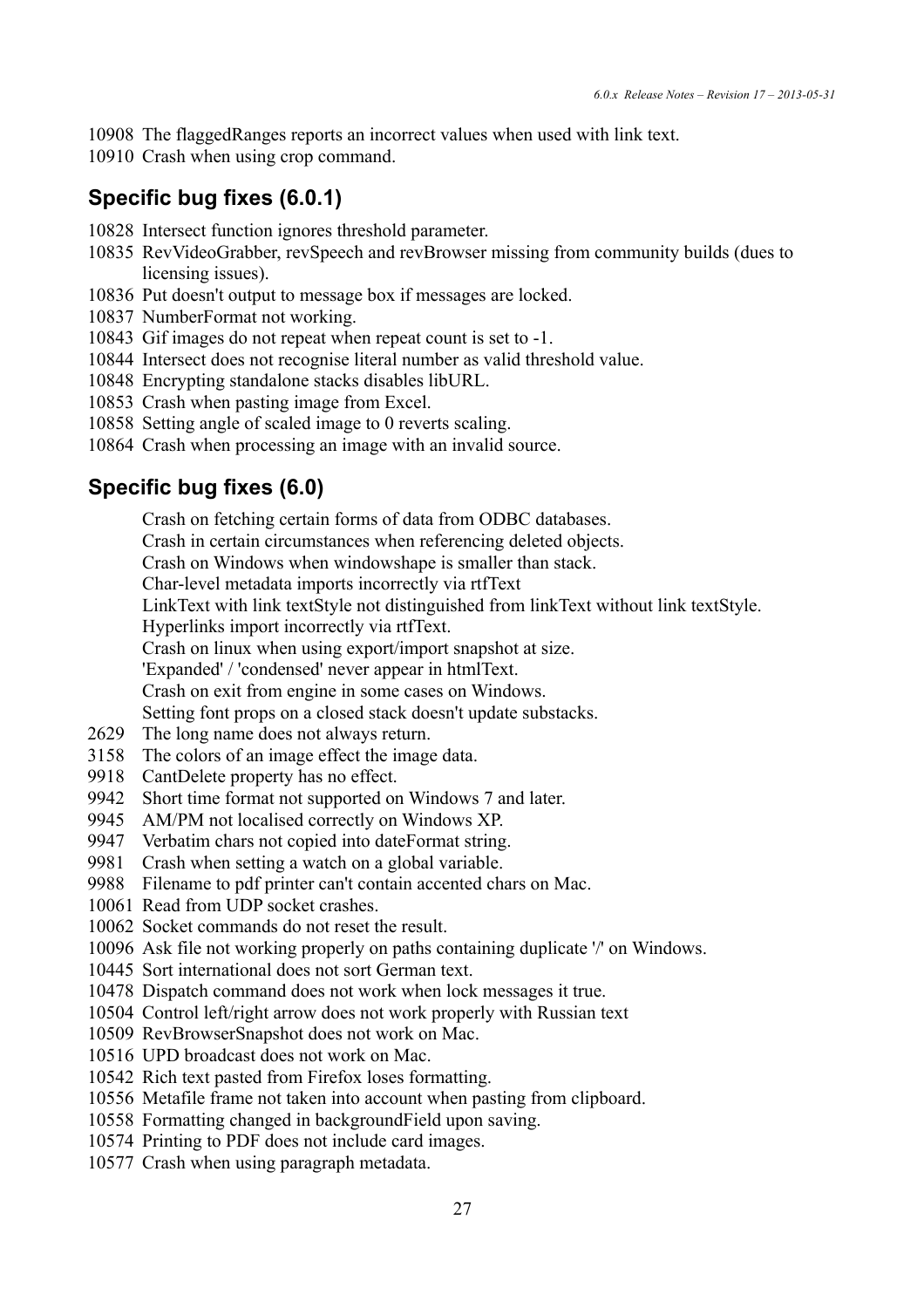- Ctrl-Left Arrow jumps passed spaces in fields.
- Different results returned by styledText of a line when using selectedLines as target.
- Zero width tabs not preserved in html text and styled text.
- Controls are not pasted correctly in edit group mode.
- Result is not cleared by 'the cipherNames' if there is no SSL.
- Crash in certain cases with drag-drop on Mac.
- Field ... of the owner of me doesn't evaluate correctly.
- Launch document/url blocks in some cases on Linux.
- Line height not taken into account when computing update region with fixedLineHeight.
- VTAB (linebreak) causes extra character to appear at end of line on some platforms.
- Error on socket causes unstable behavior on XP.
- Setting 'the colors' no longer unsets patterns.
- Paragraph properties now copy with sections of a paragraph (onto clipboard / through styledText/htmlText).
- Crash on Linux when opening script editor.
- Setting icon to name in behavior does not work as expected.
- Crash when setting textFont of stack that is in memory but not open.
- Import snapshot from object no longer works.
- Import snapshot from image causes crash.
- Visual effect in rect doesn't work as expected.
- Visual effect in rect does not work as expected.
- Core image visual effects crash.
- PNG images do not display in Windows XP.
- Setting text of image doesn't causes corrupt image when changing format.
- Saving certain stacks causes crash.
- Crash switching cards.
- Visual effect glitches when switching cards.
- Importing snapshot from rotated image adds artefacts.
- The text of a selectedLine returns empty.
- Crash when saving specific stack.
- Launching app from command line effects behavior of shell command.
- libpng warnings from commandline
- Crash when saving stack.
- Can't build standalones from Linux.
- Certain stacks saved with 6.0-rc4 and 6.0-rc5 crash earlier versions of LiveCode.
- Image antialiasing routines incorrect.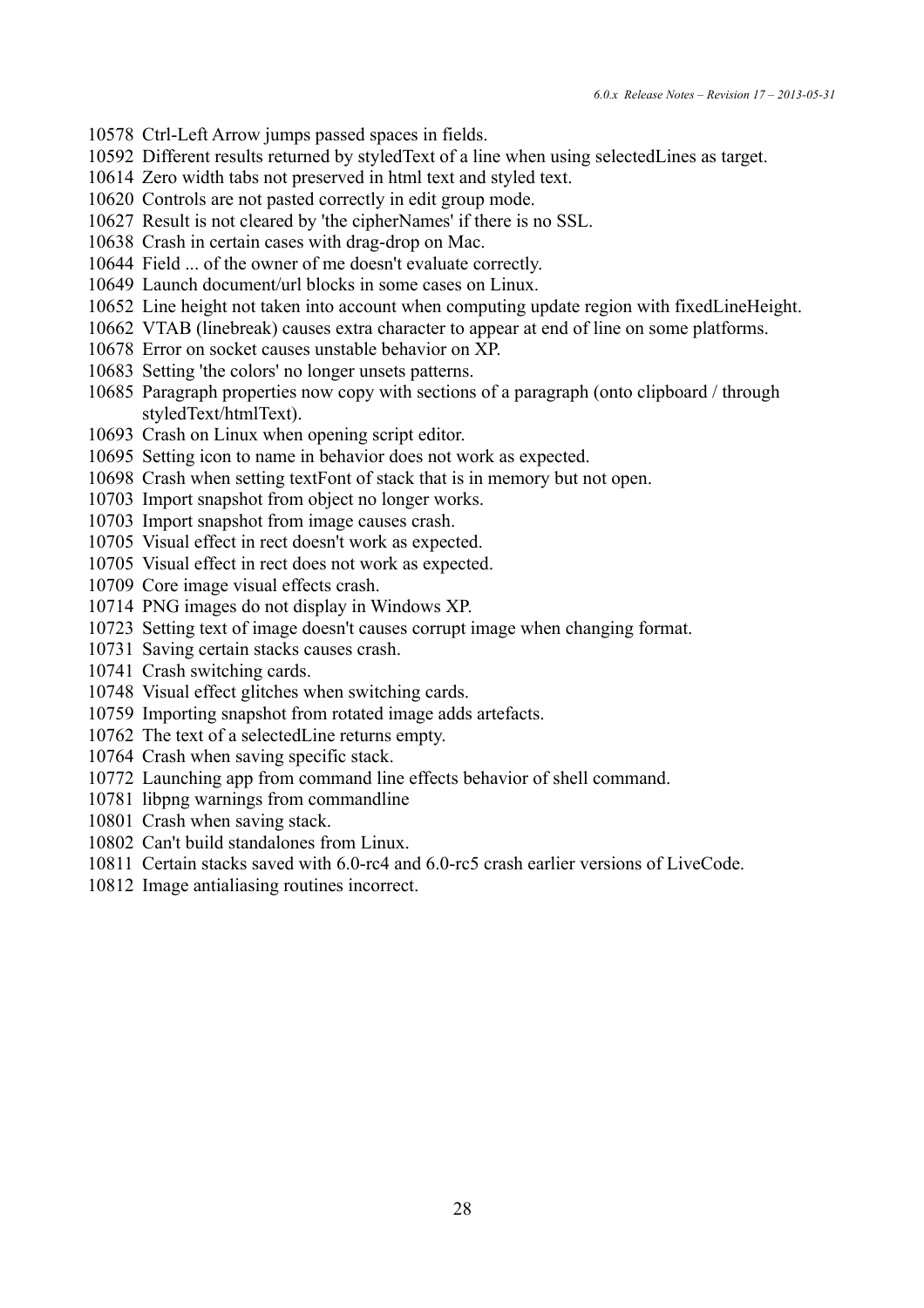# **IDE Changes**

## **Introduction**

The primary focus of the LiveCode 6.0 release began as the IDE but has now changed with the success of RunRev ltd's Kickstarter campaign. The focus is now on getting LiveCode 6.0 to a point of release worthy stability to coincide with the first release of source code into the open source domain.

The message box update and new application browser remain in this release with custom controls and the property inspector pushed back to a later release.

## **Ask password update (6.0 DP5)**

The behavior of **ask password** has been updated in 6.0 DP5 such that all passwords returned are un-hashed. This behavior mirrors the current **ask password clear** and brings the desktop platforms into line with the mobile platforms.

The current **ask password** behavior hashes all passwords using an undocumented algorithm (mcEncrypt). The use of the hash here has been deemed unnecessary: If the programmer wants to hash the passwords returned , they can do that directly using an algorithm of their choice.

The old behavior can be reproduced using the following script:

**ask password** *"Enter password"*

**get mcEncrypt**(it)

See bug 10037 for further discussion.

## **Application Browser (6.0 DP1 - Experimental)**

A new application browser has been added for LiveCode 6.0. The browser provides an additional view of the working stack in tree form.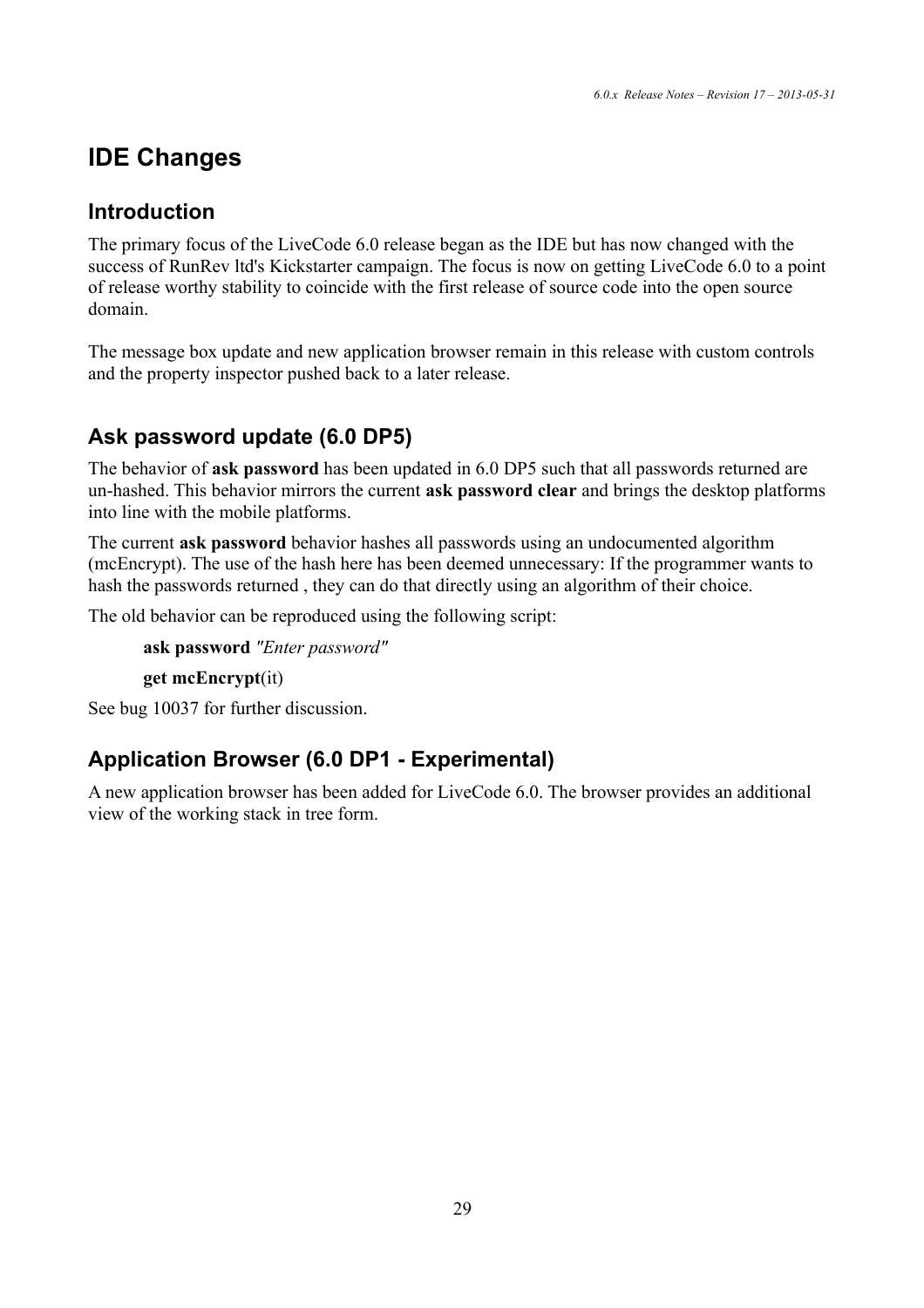*6.0.x Release Notes – Revision 17 – 2013-05-31*

| Untitled 1 *<br>000             | $\mathbf{X} = \mathbf{X}$<br>. .                                                                    |                                  |
|---------------------------------|-----------------------------------------------------------------------------------------------------|----------------------------------|
|                                 | ideApplicationBrowser                                                                               |                                  |
| 000<br><b>Sheep Herder</b>      | ▼ Mainstack: sheepHerderVector<br>6                                                                 |                                  |
|                                 | 240<br>Card: game                                                                                   |                                  |
| sheep_behaviour                 | Card: assets<br>14                                                                                  |                                  |
|                                 | $167$ 0<br>$\oplus$<br>Group: sheep<br>$\bigcap$<br>199                                             | Script of Object                 |
|                                 | sheep_tehaviour 'Button: sheep_behaviour<br>$\bullet$<br>Graphic: Background<br>œ<br>$\overline{0}$ | <b>Behavior Script of Object</b> |
|                                 | Intitled 1<br>Mainstrick:<br>0<br>$\blacktriangleright$                                             | Selected Object                  |
|                                 |                                                                                                     | New Object                       |
|                                 |                                                                                                     | Group Selected Object(s)         |
|                                 |                                                                                                     | Clone Selected Object            |
|                                 | Show / Hide                                                                                         | Delete Selected Object(s)        |
|                                 | Lock from Selection<br>Expand<br>Name (Double Click to Edit)                                        |                                  |
| <b>Contract Contract Street</b> |                                                                                                     |                                  |

### **Script of Object**

Shows the number of lines of the script of the object.

Click – Opens the script in the script editor

### **Behavior Script of Object**

Shows the number of lines of the behavior script of the object if one is set.

Click – Opens the behavior script of the object

## **Selected Object**

### The selected object is highlighted with a change in background color

Click – Deselects currently selected object(s) and selects the target object

 $Click + Drag - Relayers the object to the drop location$ 

Click + Drag to actions – Performs action on dragged items (ie, new, group, clone, delete)

Shift + Click – Selects all the objects between the currently selected object and the target object

Cmd / Ctrl + Click – Selects the target object

## **Action Bar**

The action bar contains a series of buttons that can be clicked on and dragged onto in order to perform the action of the highlighted or dragged object(s).

New – Create a new object of the same type as the highlighted object

 $Group - Group the object(s)$ 

 $C$ lone –  $C$ lone the object(s)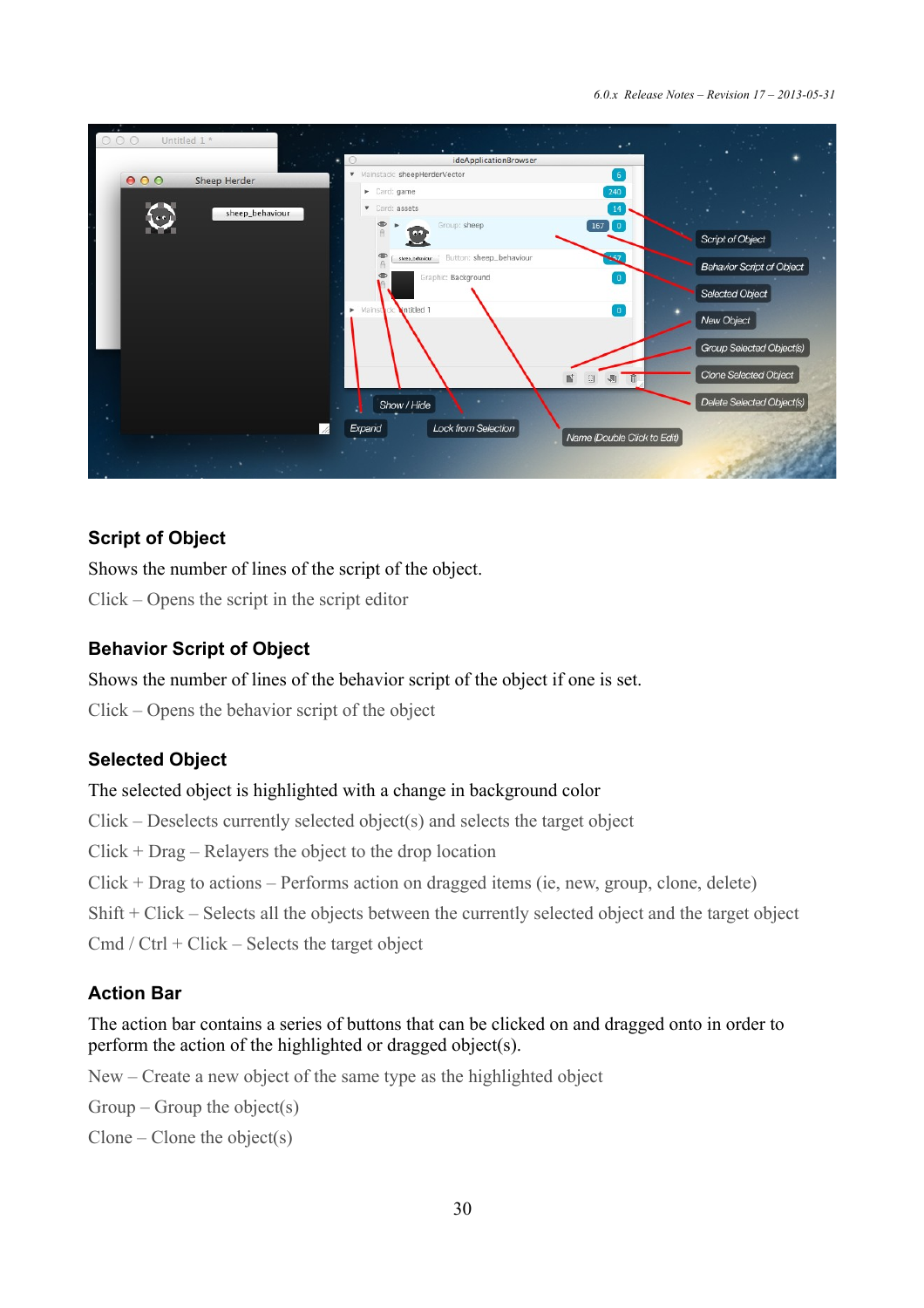Delete – Delete the object(s)

#### **Name**

The type and name of the object are shown for each object. Double Click – Makes the name editable

#### **Lock from Selection**

Prevents / enables the selection of the object by the mouse pointer in the canvas area.

Click – Toggles the setting

#### **Show / Hide**

Shows / hides the object. Click – Toggles the setting

#### **Expand / Collapse**

Expands and collapses the stack, sub-stack, card or group showing / hiding the contents Click – Toggles the setting

#### **Filtering (DP5)**

You can now filter the controls shown in the Project Browser.

There are a number of way you can do this:

Just typing the the filter field will filter the controls by name.

Alternatively you can specify what you want to filter by, one of name, type, script lines. Name and type use "contains" to match the filter string.

```
name: <filter string> 
e.g. name: back 
type: <filter string> will filter by type 
e.g. type: button 
script \left[\langle \rangle = \rangle \right] \langle \langle \text{integer} \ranglee.g. script > 1
```
The matching controls are shown, along with the groups, cards, and stacks they belong to.

#### **Settings (RC2)**

A new setting icon has been added to the project browser allowing easy access to the preferences.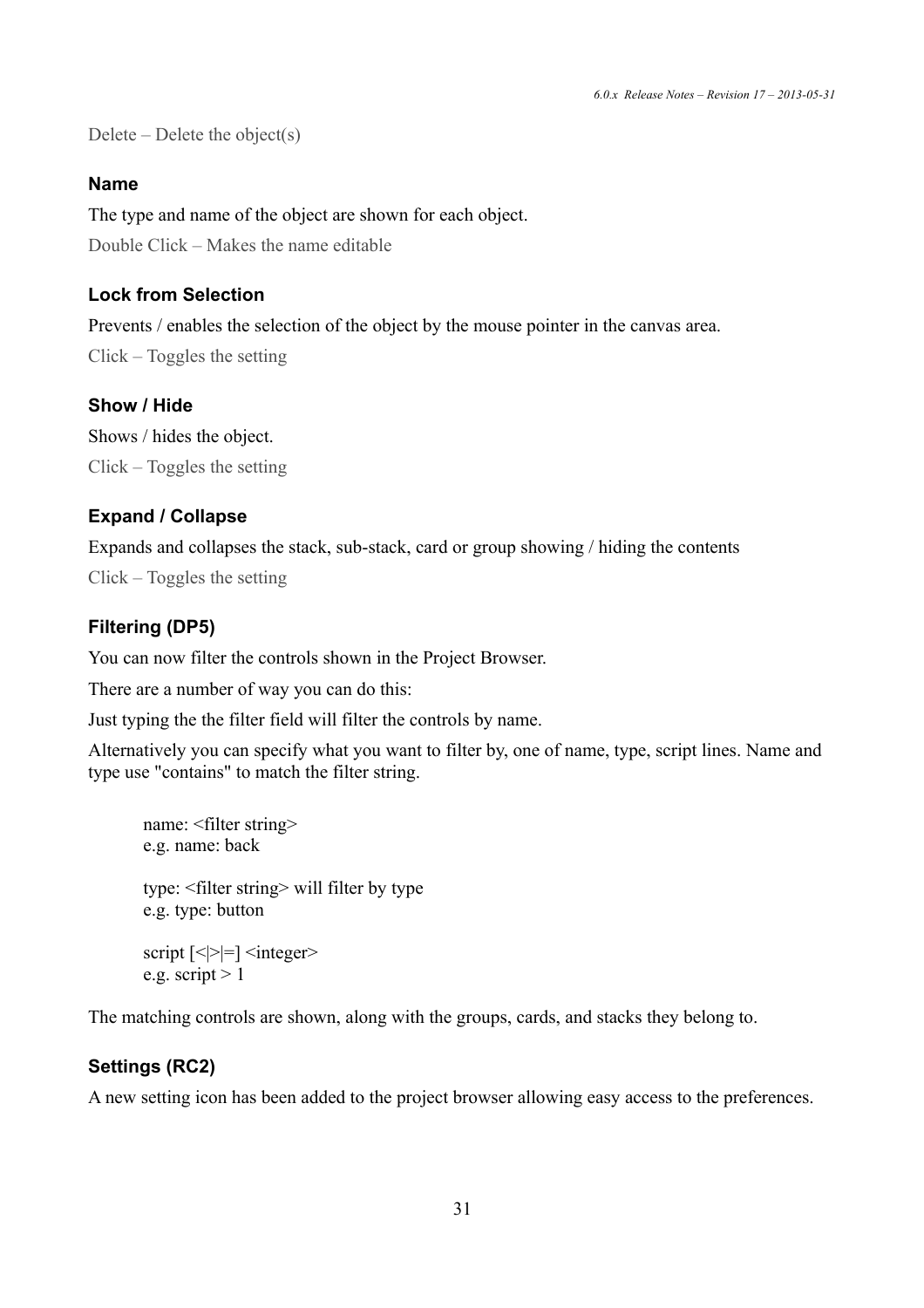## **Message Box (6.0 DP1)**

The message box has been update with two new features for LiveCode 6.0.



#### **Source**

The put command in LiveCode outputs content to the message box. The *source* button loads the script editor and selects the line of code that output the content

Click – Opens script editor

#### **Auto-complete**

An auto-complete feature has been added allowing the developer quick access to previous lines of code executed in the message box. Start typing to start the auto-complete feature.

Type – Starts auto-complete

Right Arrow Key – Accept suggested auto-complete

Up Arrow Key – Look forwards through auto-complete suggestions

Down Arrow Key – Loop backwards through auto-complete suggestions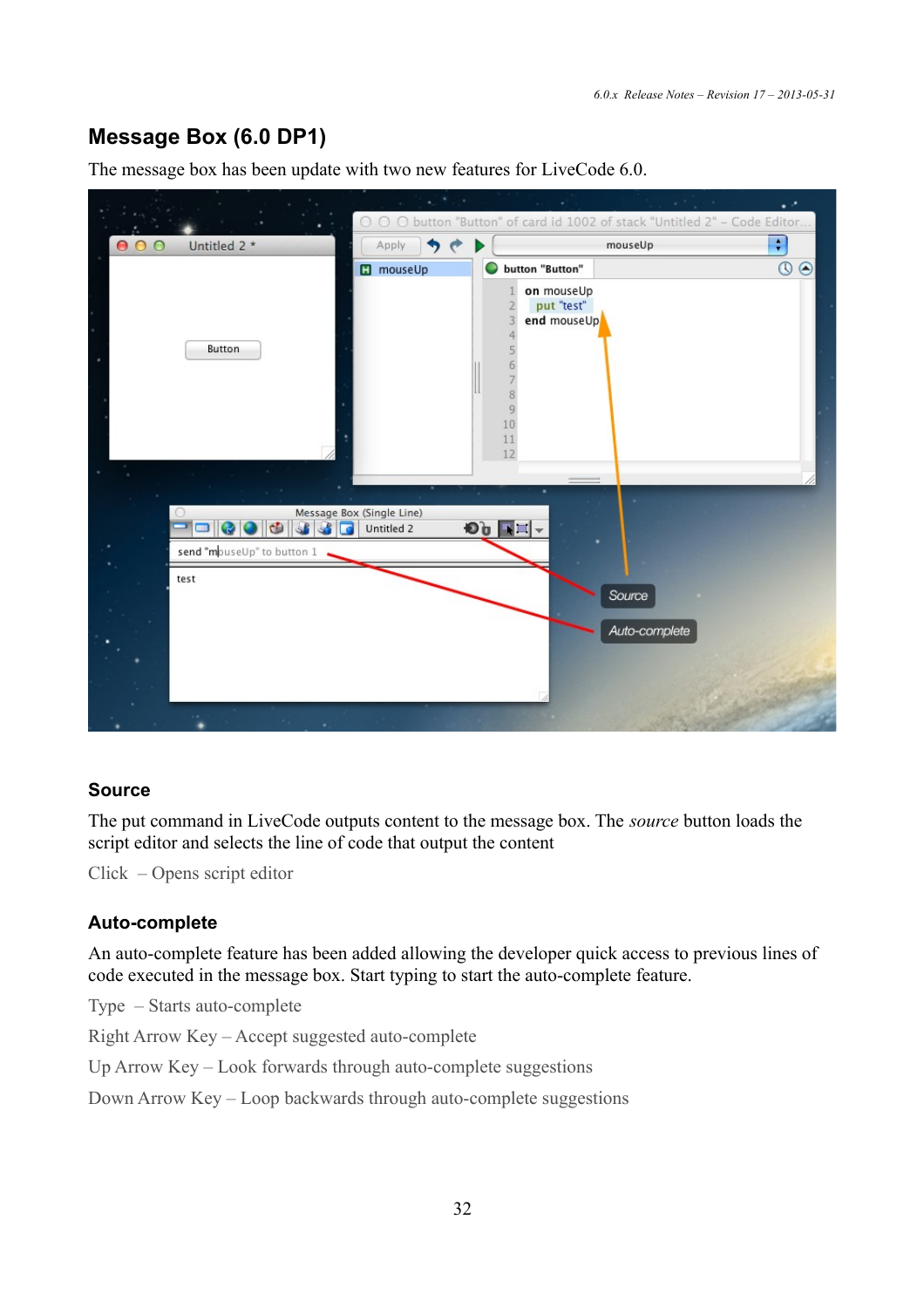The properties set on the stack determine exactly how the control is treated as well as providing the

### *Getting folder locations within the IDE*

If you write plugins, or have code that relies on the location of IDE files then please ensure you use the following access functions to locate them:

| The location containing the main IDE files.                 |
|-------------------------------------------------------------|
| The location of the main IDE stacks.                        |
| The location of the externals that come with the IDE.       |
| The location of the plugins that come with the IDE.         |
| The location of the standalones that come with the IDE.     |
| The location of the documentation files.                    |
| The location of the resources that come with the IDE.       |
| The location of the IDE customization folder.               |
| The location of the folder to use for caching files.        |
| The location of the folder to use for preference files.     |
| The location of the folder to use for additional externals. |
| The location of the folder to use for additional plugins.   |
| The location of the folder to use for additional resources. |
|                                                             |

**Important: Third-party IDE extensions must avoid placing any files inside the application bundle or under revEnvironmentToolsPath() (not least because you will probably not have privileges to do so!). Instead, they should use the user-externals and user-plugins paths as provided. These paths are determined by the user's customization path setting, configurable in the preferences.**

## *Datagrid*

The datagrid is currently at version 1.0.2 (build 15).

| $1.0.2$ (build 12) | Added specific scrollbar width for linux platform.                                                                                                                                                                                                     |
|--------------------|--------------------------------------------------------------------------------------------------------------------------------------------------------------------------------------------------------------------------------------------------------|
|                    | DeleteFieldEditorAndOpenNext now continues looking for a column to edit if<br>EditValue is passed in the behavior script. This allows the developer to skip a<br>column for editing. Previously this would only occur if EditValue was not<br>handled. |
|                    | DeleteFieldEditorAndOpenNext now skips invisible columns.                                                                                                                                                                                              |
|                    | The control that DeleteFieldEditorAndOpenNext was targeting would<br>sometimes be changed behind the scenes. This would cause CloseFieldEditor to<br>be sent to the wrong control.                                                                     |
| $1.0.2$ (build 13) | ResetList code is now in dgResetList. This allows the developer to intercept                                                                                                                                                                           |
|                    | ResetList and manually call dgResetList while adding their own logic.                                                                                                                                                                                  |
| $1.0.2$ (build 14) | SortDataByKey specifically uses the first line of data in the column. Previously<br>if there were multiple lines in a value it would cause problems.                                                                                                   |
|                    | Fixed some issues in the auto scroll code used in drag/drop operations.                                                                                                                                                                                |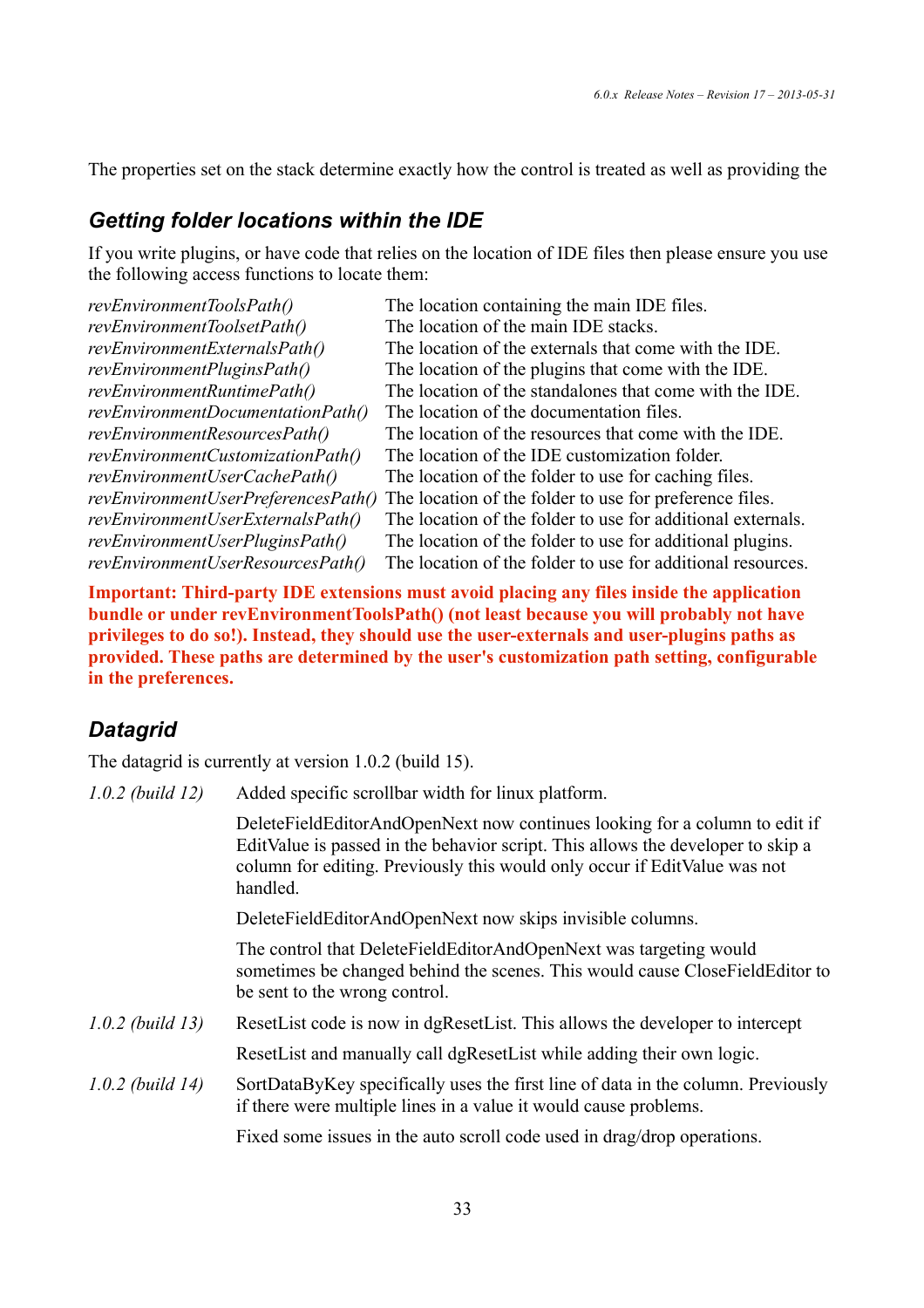When setting the "scrollbar width" property the new value was not being passed into the function that sets the scrollbar width (bug 9684).

*1.0.2 (build 15)* Scrollbar width now reads correctly from registry. Fixed bug with setting the dgText of a datagrid on another card (9575).

Fixed bug in datagrid setup (9576).

## **Specific bug fixes (6.0.2)**

*(bug fixes specific to the current build are highlighted in bold, reverted bug fixes are strickenthrough)*

## **Specific bug fixes (6.0.1)**

10830 Project browser group thumbnail does not update when controls moved.

- 10833 Community edition of LiveCode has "Commercial Edition" displayed in about dialog.
- 10841 Project browser shows contents of groups whose selectGroupedControls property is false.
- 10847 Hiding controls in the message box prevents command output.
- 10860 Project browser incorrectly reports "The control you selected no longer exists".
- 10861 Project browser does not update as a result of the relayer command.
- 10877 Project browser context menu does not work.

## **Specific bug fixes (6.0)**

IDE selecting datagrid does not present new inspector with datagrid properties the clipboardData["image"] returns weird image data when copying a snapshot to the clipboard in Adobe Reader X (Windows 7)

[new application browser window not visible](http://quality.runrev.com/show_bug.cgi?id=10566)

[Printing to PDF does not include card images](http://quality.runrev.com/show_bug.cgi?id=10574)

[Crash seemingly due to paragraph metadata](http://quality.runrev.com/show_bug.cgi?id=10577)

Incorrect word navigation when using OPTION + Left Arrow in script editor

IDE application browser not able to use password protected stack

- 10009 HTTP basic authentication fails with long passwords.
- 10037 Ask password hashes passwords.
- 10522 IDE Inspector does not present alignment pane when selecting more than one object
- 10531 Show behavior object in application browser
- 10532 Expanding disclosure triangle selects object
- 10533 Dragging button to other card in ideProjectBrowser causes error
- 10534 Control preview in new application browser not updated when objects added to control
- 10570 Click on Script Indicator to bring up Property Editor
- 10628 Can't paste control into a group.
- 10700 New property inspector incorrectly displayed in menu bar.
- 10701 Project browser tooltips are incorrect.
- 10702 Group disclosure triangle in project browser positioned incorrectly.
- 10707 Scrolling in project browser erratic.
- 10710 Menubar and toolbar positioning anomalies.
- 10711 Disclosure triangles in projects browser cannot all be collapsed at once.
- 10715 Tooltips in project browser incorrect.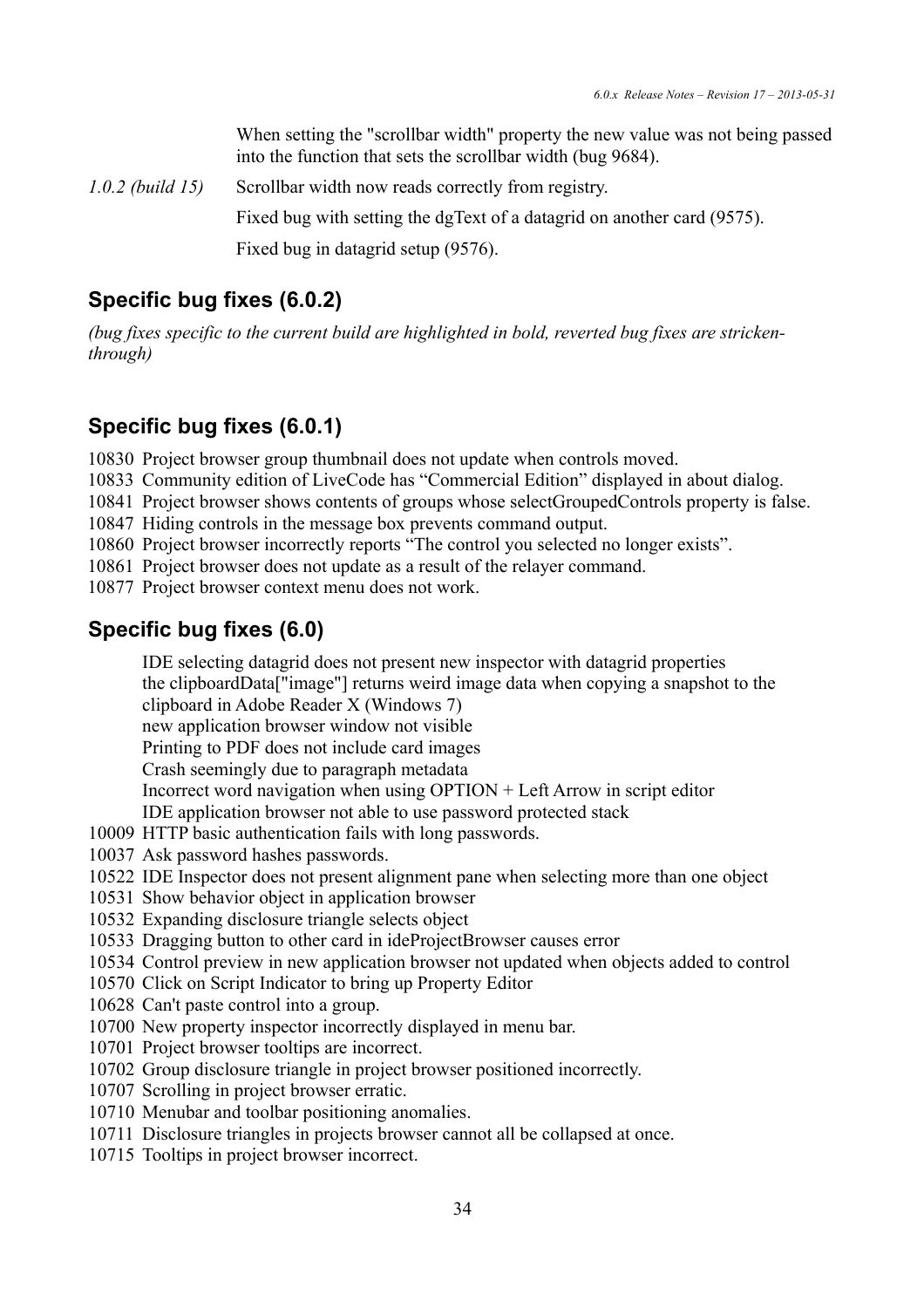- Alignment options in project browser cannot be undone.
- Selections in project browser not mirrored on stack.
- Project browser title differs depending upon platform.
- Project browser contents not updated when a stack is removed from memory.
- Text size options for script editor not comprehensive.
- Selecting preferences from script editor opens incorrect preferences pane.
- Expanding groups in project browser does not update scrollbar.
- View menu inconsistent.
- Project browser alignment needs improved.
- Empty script display needs improved in project browser.
- Selecting a control does not update the project browsers scrollbar.
- Project browser scrollbar not long enough.
- Project browser collapses group view immediately after expanding.
- Project browser preferences icon has incorrect tooltip.
- Project browser outputs debugging text to message box.
- Project browser scrollbar missing.
- Problem creating standalone in 6.0
- Error when creating standalones from stacks with cantDelete set to true.
- Only certain areas of the project browser scroll.
- Dragging controls in project browser awkward.
- IDE stacks show invisible objects when show invisible objects is turned on.
- Project browser thumbnails of fields broken
- Selecting any item on card "main" of "home" stack in new project browser crashes LiveCode
- revEnvironment...() functions gone?
- shutdown message not sent when home button is pressed on iOS when deployed from LiveCode 6 RC1-3
- Opening script editor doesn't work for LiveCode stacks.
- Error when right-clicking on non-hilited stack row in project browser.
- Project browser does not live resize.
- Refreshing the project browser resets its vScroll.
- Problem with stack already open in memory (multiple scenarios) in Linux
- Pblog.txt file created on desktop.
- Results field does not resize when the message box is resized.

## *User Guide*

No changes.

## *Dictionary*

Dictionary entries have been created and updated for the appropriate new and updated features.

## *Mobile Examples*

No changes.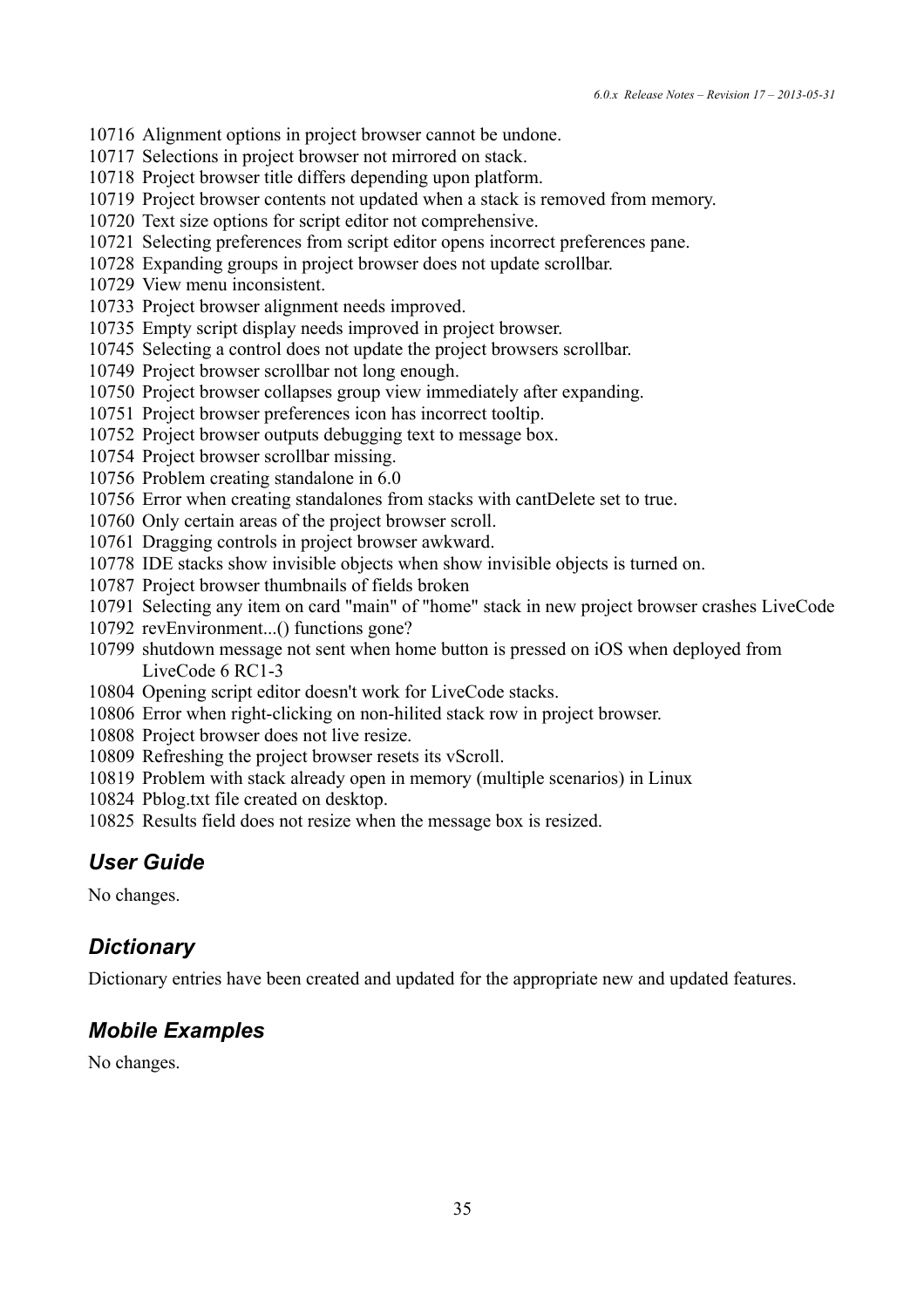# **Previous Release Notes**

| 4.5.0 Release Notes http://www.runrev.com/downloads/livecode/4 5 0/LiveCodeNotes-4 5 0.pdf |
|--------------------------------------------------------------------------------------------|
| 4.5.1 Release Notes http://www.runrev.com/downloads/livecode/4_5_1/LiveCodeNotes-4_5_1.pdf |
| 4.5.2 Release Notes http://www.runrev.com/downloads/livecode/4 5 2/LiveCodeNotes-4 5 2.pdf |
| 4.5.3 Release Notes http://www.runrev.com/downloads/livecode/4 5 3/LiveCodeNotes-4 5 3.pdf |
| 4.6.0 Release Notes http://www.runrev.com/downloads/livecode/4 6 0/LiveCodeNotes-4 6 0.pdf |
| 4.6.1 Release Notes http://www.runrev.com/downloads/livecode/4 6 1/LiveCodeNotes-4 6 1.pdf |
| 4.6.2 Release Notes http://www.runrev.com/downloads/livecode/4 6 2/LiveCodeNotes-4 6 2.pdf |
| 4.6.3 Release Notes http://www.runrev.com/downloads/livecode/4_6_3/LiveCodeNotes-4_6_3.pdf |
| 4.6.4 Release Notes http://www.runrev.com/downloads/livecode/4 6 4/LiveCodeNotes-4 6 4.pdf |
| 5.0.0 Release Notes http://www.runrev.com/downloads/livecode/5 0 0/LiveCodeNotes-5 0 0.pdf |
| 5.0.1 Release Notes http://www.runrev.com/downloads/livecode/5 0 1/LiveCodeNotes-5 0 1.pdf |
| 5.0.2 Release Notes http://www.runrev.com/downloads/livecode/5 0 2/LiveCodeNotes-5 0 2.pdf |
| 5.5.1 Release Notes http://www.runrev.com/downloads/livecode/5 5 1/LiveCodeNotes-5 5 1.pdf |
| 5.5.2 Release Notes http://www.runrev.com/downloads/livecode/5 5 2/LiveCodeNotes-5 5 2.pdf |
| 5.5.3 Release Notes http://www.runrev.com/downloads/livecode/5 5 3/LiveCodeNotes-5 5 3.pdf |
| 5.5.4 Release Notes http://www.runrev.com/downloads/livecode/5 5 4/LiveCodeNotes-5 5 4.pdf |
| 6.0.0 Release Notes http://www.runrev.com/downloads/livecode/6 0 0/LiveCodeNotes-6 0 0.pdf |

# **Revisions**

| Revision 1        |     | MM Document created for 6.0-dp-1.                              |
|-------------------|-----|----------------------------------------------------------------|
| Revision 2        | МM  | Updated engine bug fix list for $6.0$ -dp-2.                   |
|                   |     | Updated IDE bug fix list for 6.0-dp2.                          |
|                   |     | Added section "Field Updates".                                 |
|                   |     | Updated section "ID Caching".                                  |
|                   |     | Added section "New global property – allowDatagramBroadcasts". |
|                   |     | Updated section "IDE Roadmap".                                 |
| Revision 3        | MM  | Added section "Update to is and = operators".                  |
|                   |     | Updated engine bug fix list for $6.0$ -dp-3.                   |
|                   | BB. | Added section "IDE Color Profiles (6.0 DP3 – Experimental)".   |
| <i>Revision 4</i> | MM  | Updated engine bug fix list for 6.0-dp-4                       |
|                   |     | Updated section "IDE Roadmap".                                 |
| Revision 5        | MМ  | Added section "Image handling changes"                         |
|                   |     | Updated engine bug fix list for $6.0$ -dp-5.                   |
|                   |     | Updated IDE bug fix list for $6.0$ -dp-5.                      |
|                   |     | Added section "Ask password update".                           |
|                   |     | Updated section "Project Browser".                             |